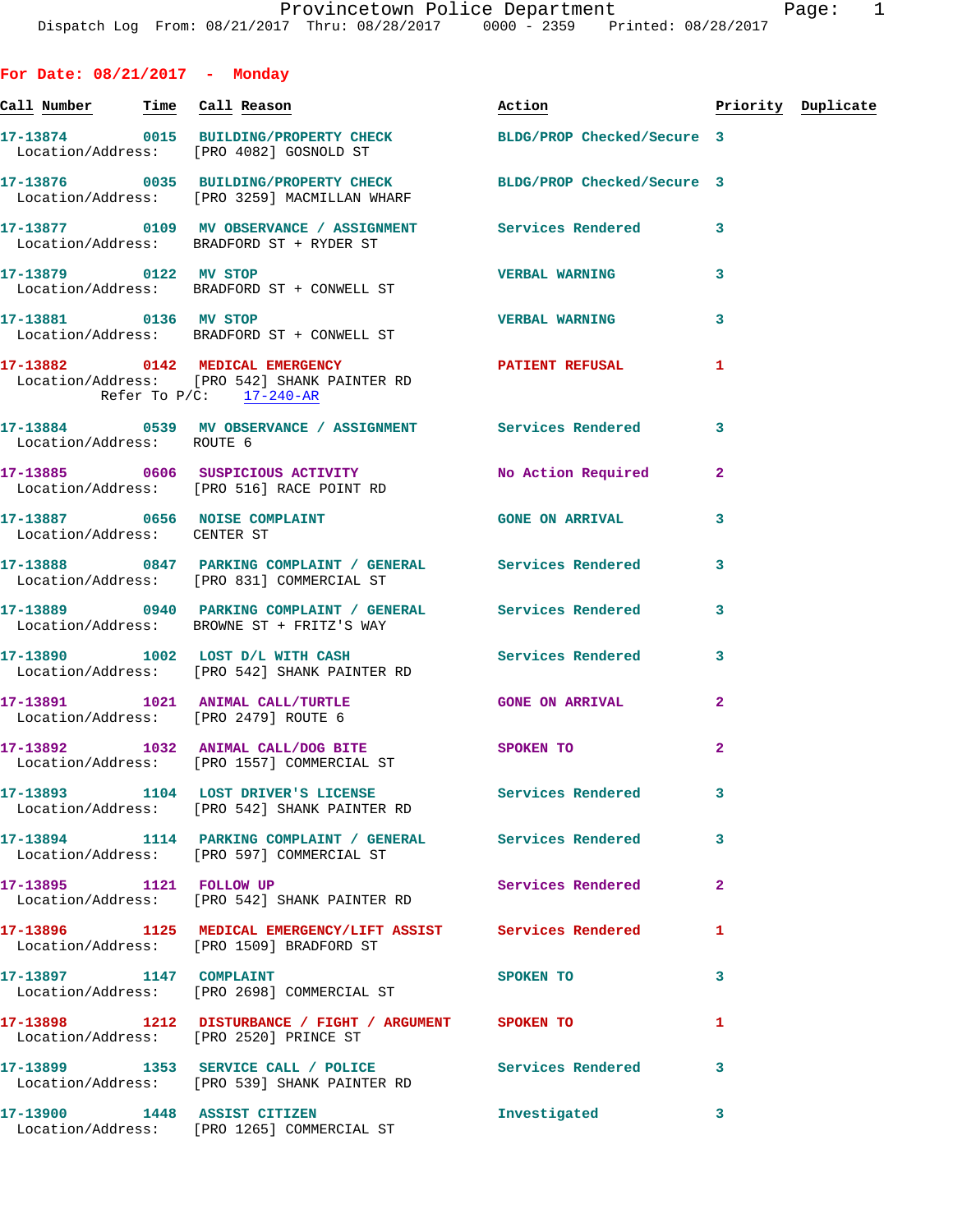Dispatch Log From: 08/21/2017 Thru: 08/28/2017 0000 - 2359 Printed: 08/28/2017

| 17-13901<br>1509<br>Location/Address: | <b>SHOPLIFTING</b><br>[PRO 230] COMMERCIAL ST | Investigated              | 3 |
|---------------------------------------|-----------------------------------------------|---------------------------|---|
| 17-13902<br>1528<br>Location/Address: | <b>SHOPLIFTING</b><br>[PRO 274] COMMERCIAL ST | No Action Required        | 3 |
| 17-13905<br>1623<br>Location/Address: | PARK, WALK & TALK<br>[PRO 105] COMMERCIAL ST  | No Action Required        | 2 |
| 17-13906<br>1829<br>Location/Address: | MEDICAL EMERGENCY<br>[PRO 210] COMMERCIAL ST  | Transported to Hospital 1 |   |

**17-13910 1856 EVAL Services Rendered 1**  Location/Address: [PRO 542] SHANK PAINTER RD

**17-13911 1914 MV DISABLED Services Rendered 3**  Location/Address: HOWLAND ST + BRADFORD ST

**17-13912 1927 MEDICAL EMERGENCY Services Rendered 1**  Location/Address: [PRO 1197] BRADFORD ST **17-13913 1934 PROPERTY RETURN Services Rendered 3** 

Location/Address: [PRO 1973] COURT ST

**17-13915 2106 BUILDING/PROPERTY CHECK BLDG/PROP Checked/Secure 3**  Location/Address: [PRO 105] COMMERCIAL ST

**17-13916 2136 FIREWORKS Unfounded 2 2**  Location/Address: [PRO 2977] COMMERCIAL ST

**17-13917 2145 PARKING COMPLAINT / GENERAL Vehicle Towed 3**  Location/Address: [PRO 365] COMMERCIAL ST

**17-13918 2251 ALARM - FIRE Services Rendered 1**  Location/Address: THISTLEMORE RD

**17-13920 2255 ANIMAL CALL/DOG BITE Services Rendered 2**  Location/Address: [PRO 357] COMMERCIAL ST

**17-13921 2303 NOISE COMPLAINT Services Rendered 3**  Location/Address: [PRO 3276] COMMERCIAL ST

**17-13922 2304 PARKING COMPLAINT / GENERAL GONE ON ARRIVAL 3**  Location/Address: SHIPS WAY RD

**17-13923 2309 MEDICAL EMERGENCY Services Rendered 1**  Location/Address: [PRO 357] COMMERCIAL ST

**17-13924 2312 ASSIST CITIZEN Services Rendered 3**  Location/Address: [PRO 542] SHANK PAINTER RD

17-13925 2349 NOISE COMPLAINT **Services Rendered** 3 Location/Address: ALDEN ST

**For Date: 08/22/2017 - Tuesday**

**17-13926 0010 MV OBSERVANCE / ASSIGNMENT Services Rendered 3**  Location/Address: [PRO 3912] SHANK PAINTER RD **17-13927 0046 BUILDING/PROPERTY CHECK BLDG/PROP Checked/Secure 3**  Location/Address: [PRO 1780] JOHNSON ST **17-13930 0122 ALARM - FIRE False Alarm 1**  Location/Address: [PRO 3331] COMMERCIAL ST **17-13931 0136 BUILDING/PROPERTY CHECK BLDG/PROP Checked/Secure 3**  Location/Address: [PRO 105] COMMERCIAL ST **17-13932 0149 BUILDING/PROPERTY CHECK BLDG/PROP Checked/Secure 3**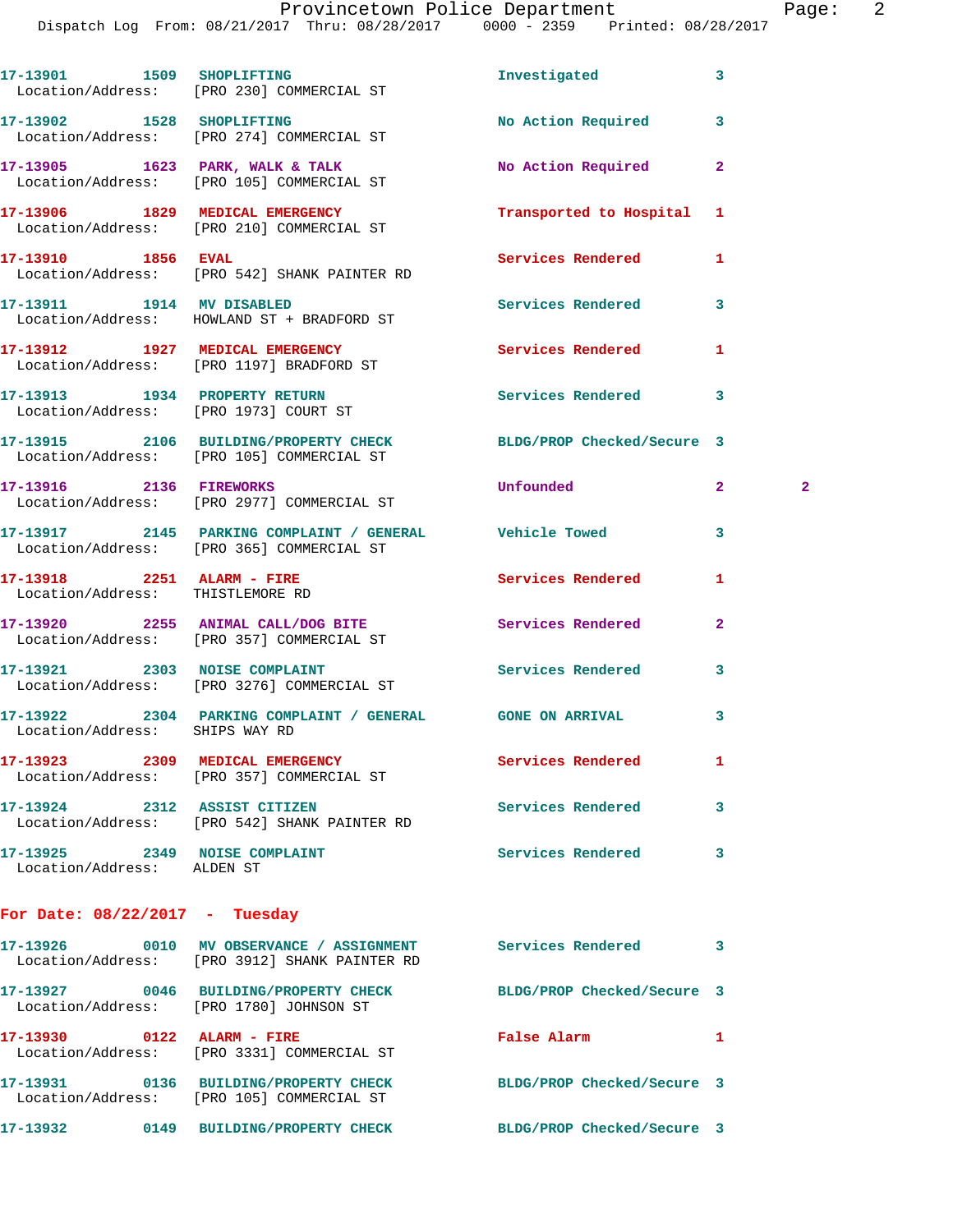| Dispatch Log From: 08/21/2017 Thru: 08/28/2017 0000 - 2359 Printed: 08/28/2017                                   | Provincetown Police Department |                | Page:        | $\overline{\mathbf{3}}$ |
|------------------------------------------------------------------------------------------------------------------|--------------------------------|----------------|--------------|-------------------------|
| Location/Address: [PRO 99] COMMERCIAL ST                                                                         |                                |                |              |                         |
| 17-13933 0202 MV OBSERVANCE / ASSIGNMENT Services Rendered 3<br>Location/Address: HOWLAND ST + BRADFORD ST       |                                |                |              |                         |
| 17-13934 0210 MV STOP<br>Location/Address: KENDALL LN + BRADFORD ST                                              | <b>VERBAL WARNING</b>          | $\mathbf{3}$   |              |                         |
| 17-13935 0237 BUILDING/PROPERTY CHECK Services Rendered 3<br>Location/Address: [PRO 2493] BRADFORD ST            |                                |                |              |                         |
| 17-13936 0432 BUILDING/PROPERTY CHECK<br>Location/Address: [PRO 1778] SHANK PAINTER RD                           | BLDG/PROP Checked/Secure 3     |                |              |                         |
| 17-13937 0434 BUILDING/PROPERTY CHECK BLDG/PROP Checked/Secure 3<br>Location/Address: [PRO 545] SHANK PAINTER RD |                                |                |              |                         |
| 17-13938 0520 BUILDING/PROPERTY CHECK BLDG/PROP Checked/Secure 3<br>Location/Address: [PRO 1646] WINSLOW ST      |                                |                |              |                         |
| 17-13939 0603 BUILDING/PROPERTY CHECK BLDG/PROP Checked/Secure 3<br>Location/Address: [PRO 3921] ROUTE 6         |                                |                |              |                         |
| 17-13940 0657 MEDICAL EMERGENCY<br>Location/Address: [PRO 359] COMMERCIAL ST                                     | Transported to Hospital 1      |                |              |                         |
| 17-13941 0831 LOST FL LICENSE<br>Location/Address: [PRO 526] RYDER ST EXT                                        | Services Rendered 3            |                |              |                         |
| 17-13942 0929 LOST WALLET<br>Location/Address: [PRO 542] SHANK PAINTER RD                                        | Services Rendered 3            |                |              |                         |
| 17-13943 1003 FOLLOW UP<br>Location/Address: [PRO 1403] NELSON AVE                                               | FOLLOW UP                      | $\overline{2}$ |              |                         |
| 17-13944 1022 FACIAL BURNS/TRANSPORT Transported to Hospital 1<br>Location/Address: [PRO 2702] COMMERCIAL ST     |                                |                | $\mathbf{1}$ |                         |
| 17-13947 1111 THREATS<br>Location/Address: [PRO 542] SHANK PAINTER RD                                            | Services Rendered 2            |                |              |                         |
| 17-13949 1147 SNAKE REMOVAL<br>Location/Address: [PRO 1403] NELSON AVE                                           | Services Rendered 2            |                |              |                         |
| 17-13950 1223 PARKING COMPLAINT / GENERAL GONE ON ARRIVAL 3<br>Location/Address: [PRO 2181] SHIPS WAY RD         |                                |                |              |                         |
| 17-13951 1241 TRIP AND FALL/TRANSPORT Transported to Hospital 1<br>Location/Address: [PRO 3443] COMMERCIAL ST    |                                |                |              |                         |
| 17-13952 1300 DOG IN MV<br>Location/Address: [PRO 3099] SHANK PAINTER RD                                         | <b>GONE ON ARRIVAL</b>         | $\mathbf{2}$   |              |                         |
| 17-13958 1419 TRIP AND FALL/TRANSPORT Transported to Hospital 1<br>Location/Address: [PRO 290] COMMERCIAL ST     |                                |                |              |                         |
| 17-13959 1457 MEDICAL EMERGENCY/ALLERGIC Transported to Hospital 1<br>Location/Address: [PRO 319] COMMERCIAL ST  |                                |                |              |                         |
| 17-13972 1500 LOST BIFOLD WALLET Services Rendered 3<br>Location/Address: [PRO 542] SHANK PAINTER RD             |                                |                |              |                         |
| 17-13960 1516 MEDICAL EMERGENCY/CHEST PATIENT REFUSAL<br>Location/Address: [PRO 1892] SHANK PAINTER RD           |                                | $\mathbf{1}$   |              |                         |
| 17-13963 1530 BIKE TAGGED/ROYCE UNION Services Rendered 2<br>Location/Address: [PRO 329] COMMERCIAL ST           |                                |                |              |                         |
| 17-13964 1539 MEDICAL EMERGENCY/D.O.T. Transported to Hospital 1                                                 |                                |                |              |                         |

Location/Address: [PRO 440] HARRY KEMP WAY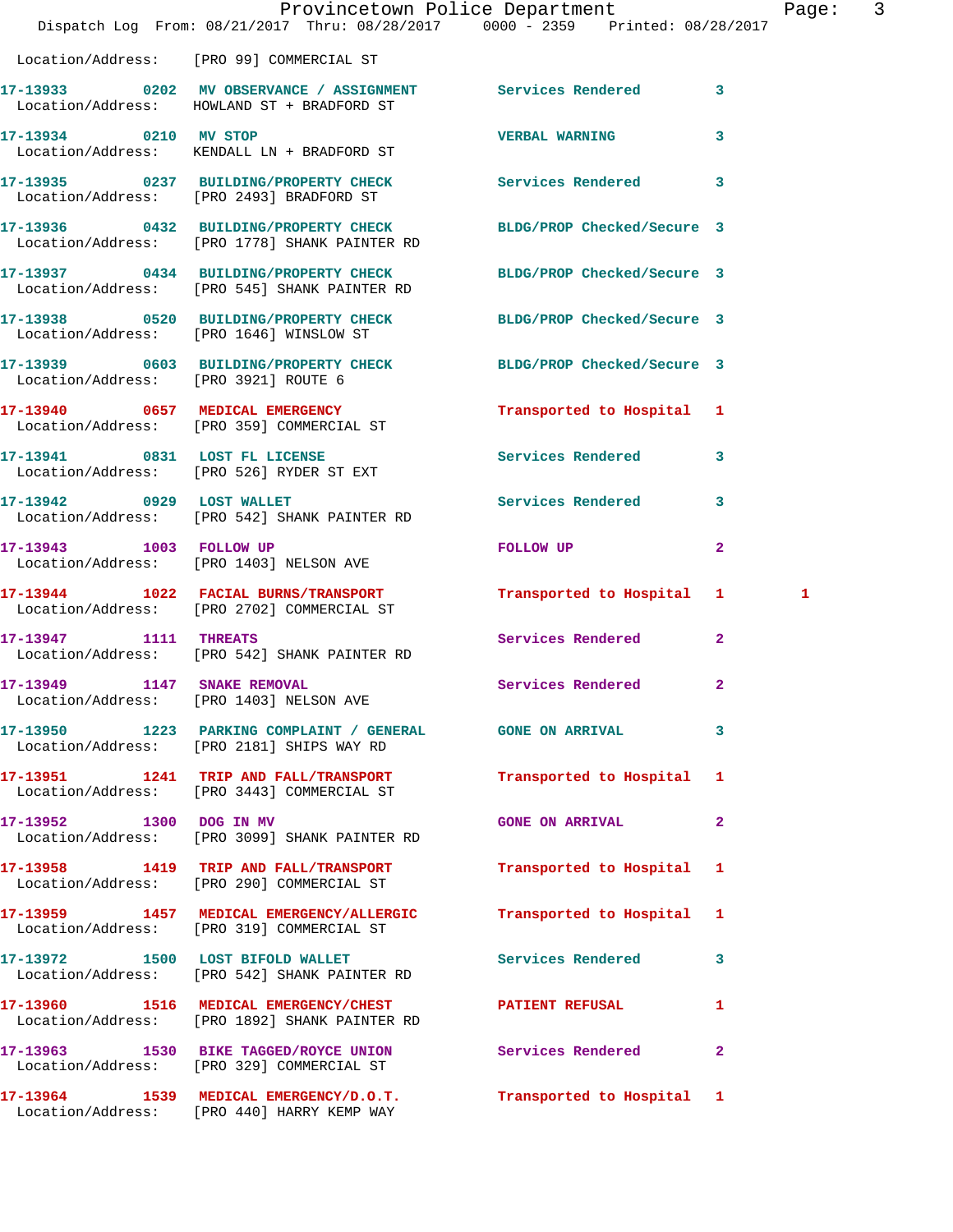|                                      | Provincetown Police Department                                                                                |                           |                | Page: 4 |  |
|--------------------------------------|---------------------------------------------------------------------------------------------------------------|---------------------------|----------------|---------|--|
|                                      | Dispatch Log From: 08/21/2017 Thru: 08/28/2017 0000 - 2359 Printed: 08/28/2017                                |                           |                |         |  |
|                                      | 17-13965 1605 MV COMPLAINT/ERRATIC SPOKEN TO<br>Location/Address: [PRO 2479] ROUTE 6                          |                           | $\mathbf{2}$   |         |  |
|                                      | 17-13966 1622 PARK, WALK & TALK Services Rendered Election/Address: [PRO 105] COMMERCIAL ST                   |                           | $\mathbf{2}$   |         |  |
|                                      | 17-13967 1626 COMPLAINT<br>Location/Address: [PRO 105] COMMERCIAL ST                                          | <b>GONE ON ARRIVAL</b>    | 3              |         |  |
|                                      | 17-13968 1629 TRESPASS<br>Location/Address: [PRO 564] BAYBERRY AVE                                            | SPOKEN TO                 | $\mathbf{2}$   |         |  |
|                                      | 17-13969 1639 THREATS<br>Location/Address: [PRO 3222] ALDEN ST                                                | Services Rendered         | $\overline{2}$ |         |  |
|                                      | 17-13970 1650 SERVE PROTECTION ORDER<br>Location/Address: [PRO 120] COMMERCIAL ST                             | Could Not Locate          | $\overline{2}$ |         |  |
| Location/Address: BANGS ST           | 17-13978 2000 MEDICAL EMERGENCY <b>NEW PATIENT REFUSAL</b>                                                    |                           | 1              |         |  |
|                                      | 17-13980 2025 BUILDING/PROPERTY CHECK BLDG/PROP Checked/Secure 3<br>Location/Address: [PRO 4080] RYDER ST EXT |                           |                |         |  |
|                                      | 17-13982 2056 COMPLAINT<br>Location/Address: [PRO 542] SHANK PAINTER RD                                       | SPOKEN TO                 | 3              |         |  |
|                                      | 17-13983 2100 MEDICAL EMERGENCY<br>Location/Address: [PRO 577] WINTHROP ST                                    | Transported to Hospital 1 |                |         |  |
|                                      | 17-13984 2155 BUILDING/PROPERTY CHECK BLDG/PROP Checked/Secure 3<br>Location/Address: [PRO 248] COMMERCIAL ST |                           |                |         |  |
|                                      | 17-13985 2155 BUILDING/PROPERTY CHECK BLDG/PROP Checked/Secure 3<br>Location/Address: [PRO 248] COMMERCIAL ST |                           |                |         |  |
|                                      |                                                                                                               | Services Rendered 3       |                |         |  |
|                                      | 17-13987 2242 MV HIT & RUN<br>Location/Address: [PRO 526] RYDER ST EXT                                        | Services Rendered         | $\overline{a}$ |         |  |
| 17-13988<br>Location/Address:        | 2303 FOLLOW UP<br>COMMERCIAL ST                                                                               | Could Not Locate          | 2              |         |  |
| 17-13989<br>Location/Address:        | 2327 ASSIST CITIZEN<br>[PRO 542] SHANK PAINTER RD                                                             | Services Rendered         | 3              |         |  |
| Refer To Arrest:<br>Refer To $P/C$ : | Location/Address: [PRO 3236] COMMERCIAL ST<br>17-245-AR<br>$17 - 246 - AR$                                    | Arrest(s) Made            | 1              |         |  |

## **For Date: 08/23/2017 - Wednesday**

| 17–13991                      | 0018 | DISTURBANCE / FIGHT / ARGUMENT<br>Location/Address: [PRO 3443] COMMERCIAL ST | Services Rendered          |  |
|-------------------------------|------|------------------------------------------------------------------------------|----------------------------|--|
| 17–13993                      | 0134 | DISTURBANCE / FIGHT / ARGUMENT<br>Location/Address: [PRO 3236] COMMERCIAL ST | Services Rendered          |  |
| 17-13994                      | 0211 | <b>MARINE CALL</b><br>Location/Address: [PRO 2483] COMMERCIAL ST             | Referred to Other Agency 2 |  |
| 17–13995                      | 0338 | <b>BUILDING/PROPERTY CHECK</b><br>Location/Address: [PRO 99] COMMERCIAL ST   | BLDG/PROP Checked/Secure 3 |  |
| 17-13996<br>Location/Address: | 0354 | MEDICAL EMERGENCY<br>[PRO 14] BRADFORD ST                                    | Transported to Hospital 1  |  |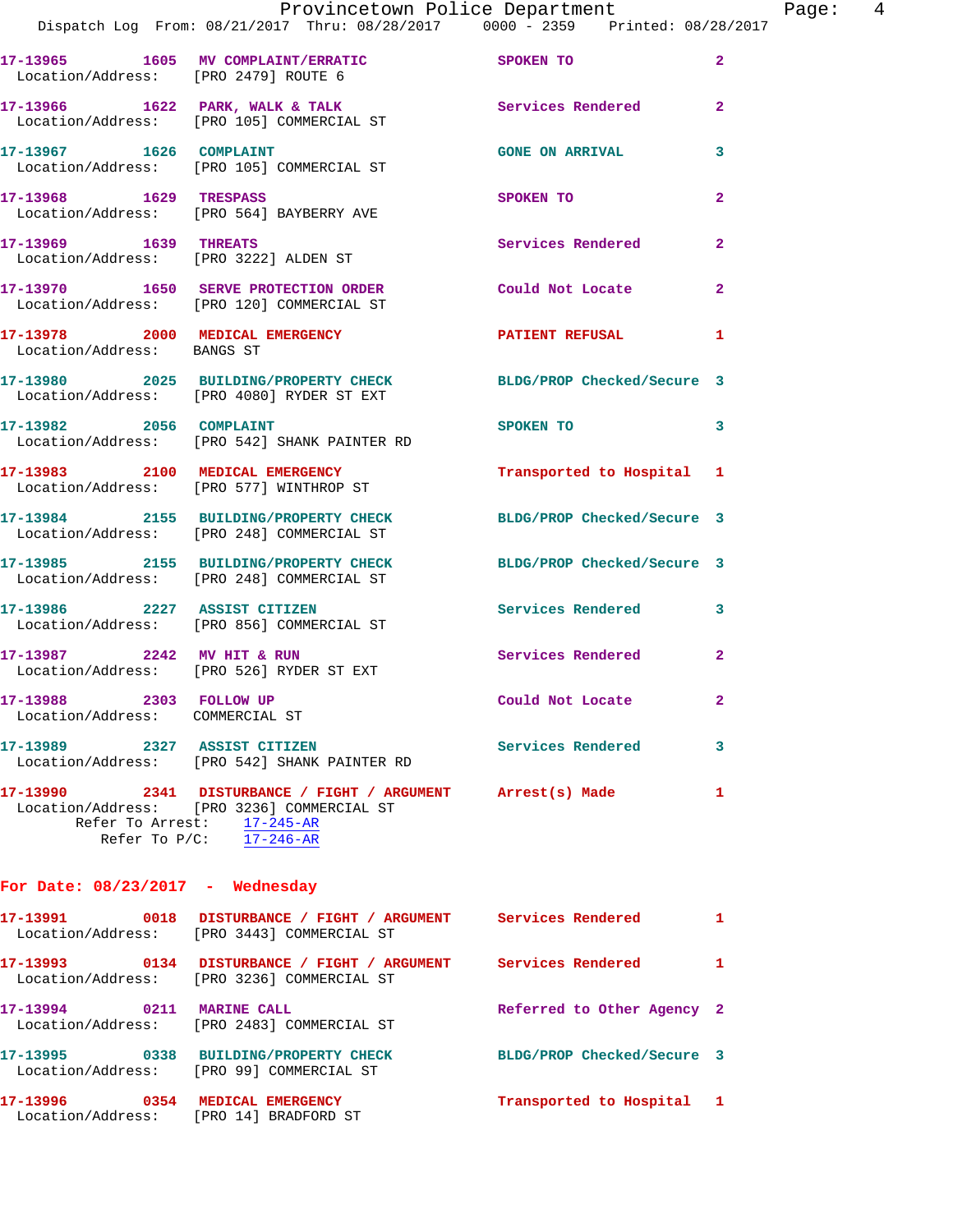|                                  | Provincetown Police Department<br>Dispatch Log From: 08/21/2017 Thru: 08/28/2017 0000 - 2359 Printed: 08/28/2017   |                          |                |
|----------------------------------|--------------------------------------------------------------------------------------------------------------------|--------------------------|----------------|
|                                  | 17-13997 0400 BUILDING/PROPERTY CHECK BLDG/PROP Checked/Secure 3<br>Location/Address: [PRO 1886] BRADFORD ST       |                          |                |
|                                  | 17-13998 0419 BUILDING/PROPERTY CHECK Services Rendered<br>Location/Address: [PRO 2494] BRADFORD ST                |                          | 3              |
|                                  | 17-13999 0508 BUILDING/PROPERTY CHECK Services Rendered<br>Location/Address: [PRO 2493] BRADFORD ST                |                          | 3              |
| Location/Address: BRADFORD ST    | 17-14000 0510 BUILDING/PROPERTY CHECK BLDG/PROP Checked/Secure 3                                                   |                          |                |
|                                  | 17-14001 0539 MV OBSERVANCE / ASSIGNMENT Services Rendered<br>Location/Address: JEROME SMITH RD + SHANK PAINTER RD |                          | 3              |
|                                  | 17-14004 0802 BUILDING/PROPERTY CHECK Services Rendered<br>Location/Address: [PRO 2483] COMMERCIAL ST              |                          | 3              |
| Refer To Arrest: 17-244-AR       | 17-14003 0807 PRISONER TRANSPORT<br>Location/Address: [PRO 542] SHANK PAINTER RD                                   | Transferred Custody      | 3              |
|                                  | 17-14005 0839 MV ASSIST<br>Location/Address: [PRO 2489] BRADFORD ST                                                | Services Rendered        | $\mathbf{2}$   |
| 17-14006 0915 FOLLOW UP          | Location/Address: [PRO 2500] COMMERCIAL ST                                                                         | SPOKEN TO                | $\overline{a}$ |
|                                  | 17-14008 0940 BUILDING/PROPERTY CHECK BLDG/PROP Checked/Secure 3<br>Location/Address: [PRO 2493] BRADFORD ST       |                          |                |
|                                  | 17-14007 0941 BUILDING/PROPERTY CHECK Services Rendered<br>Location/Address: [PRO 2540] RACE POINT RD              |                          | 3              |
|                                  | 17-14009 0947 MV OBSERVANCE / ASSIGNMENT<br>Location/Address: [PRO 3670] SHANK PAINTER RD                          | Services Rendered        | 3              |
| 17-14010 1012 MINOR MV COLLISION | Location/Address: [PRO 2204] COMMERCIAL ST                                                                         | Services Rendered        | 1              |
| 17-14011 1014 MV STOP            | Location/Address: [PRO 1733] SHANK PAINTER RD                                                                      | <b>VERBAL WARNING</b>    | 3              |
| 17-14012 1030 MV STOP            | Location/Address: ALDEN ST + BRADFORD ST                                                                           | Services Rendered        | 3              |
|                                  | 17-14013 1048 ASSAULT/PAST OCCURRED<br>Location/Address: [PRO 3276] COMMERCIAL ST                                  | <b>Services Rendered</b> | 1              |
| 17-14015 1118 FOLLOW UP          | Location/Address: [PRO 2812] HARRY KEMP WAY                                                                        | Services Rendered        | 2              |
|                                  | 17-14016 1145 SEAGULL INJURED<br>Location/Address: [PRO 201] COMMERCIAL ST                                         | Transferred Custody      | 2              |
| 17-14017 1147 BIKE ACCIDENT      | Location/Address: [PRO 2499] RACE POINT RD                                                                         | Transported to Hospital  | 1              |
|                                  | Location/Address: [PRO 542] SHANK PAINTER RD<br>Refer To Arrest: 17-248-AR                                         | Arrest(s) Made           | 3              |
| 17-14019 1212 FLIGHT COVERAGE    | Location/Address: [PRO 516] RACE POINT RD                                                                          | Services Rendered        | 2              |
|                                  | 17-14021 1234 ABDOMINAL/TRANSPORT<br>Location/Address: [PRO 440] HARRY KEMP WAY                                    | Transported to Hospital  | 1              |
| 17-14023 1243 VANDALISM          | Location/Address: [PRO 950] HOLWAY AVE                                                                             | Services Rendered        | 3              |

Page:  $5<sub>7</sub>$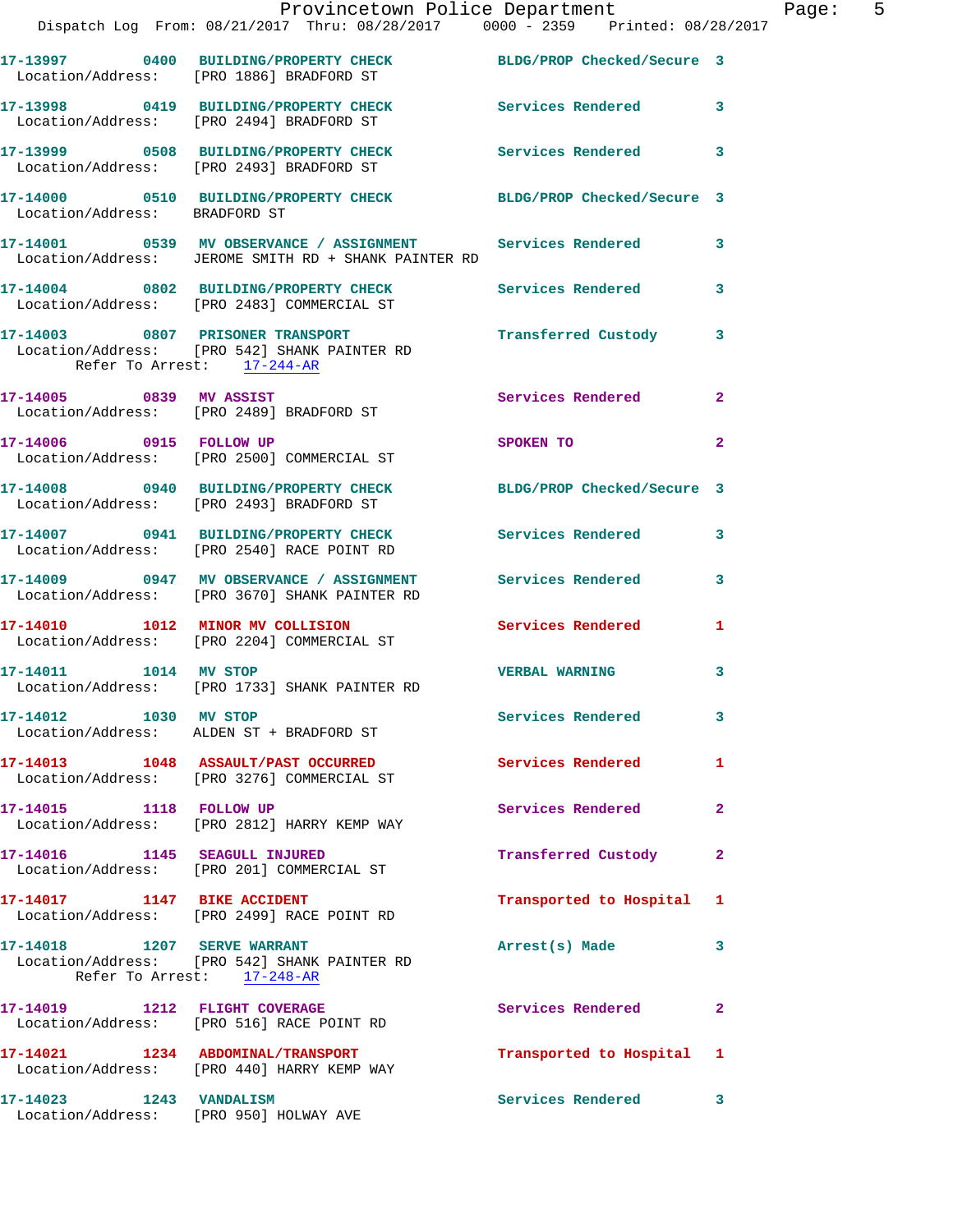|                                                               | Dispatch Log From: 08/21/2017 Thru: 08/28/2017 0000 - 2359 Printed: 08/28/2017                                    | Provincetown Police Department The Rage: 6 |                |  |
|---------------------------------------------------------------|-------------------------------------------------------------------------------------------------------------------|--------------------------------------------|----------------|--|
|                                                               | 17-14025 1317 MV STOP<br>Location/Address: [PRO 2754] ROUTE 6                                                     |                                            |                |  |
|                                                               | 17-14026 1327 BIRD TRANSPORT Services Rendered<br>Location/Address: [PRO 542] SHANK PAINTER RD                    |                                            | $\mathbf{2}$   |  |
|                                                               | 17-14027 1330 MV STOP<br>Location/Address: [PRO 518] RACE POINT RD                                                | No Action Required 3                       |                |  |
| Refer To Arrest: 17-248-AR                                    | 17-14028 1408 PRISONER TRANSPORT Services Rendered<br>Location/Address: [PRO 542] SHANK PAINTER RD                |                                            | $\mathbf{3}$   |  |
| Location/Address: [PRO 94] BRADFORD ST                        | 17-14029 1458 MEDICAL EMERGENCY/SEIZURE Transported to Hospital 1                                                 |                                            |                |  |
|                                                               | 17-14030 1507 ANIMAL CALL/INJURED DUCK Referred to Other Agency 2<br>Location/Address: [PRO 1341] COMMERCIAL ST   |                                            |                |  |
|                                                               | 17-14031 1518 BUILDING/PROPERTY CHECK BLDG/PROP Checked/Secure 3<br>Location/Address: [PRO 105] COMMERCIAL ST     |                                            |                |  |
|                                                               | 17-14033 1535 BIKE ACCIDENT<br>Location/Address: [PRO 2885] COMMERCIAL ST                                         | SPOKEN TO                                  | 1              |  |
|                                                               | 17-14034 1542 BUILDING/PROPERTY CHECK BLDG/PROP Checked/Secure 3<br>Location/Address: [PRO 1778] SHANK PAINTER RD |                                            |                |  |
|                                                               | 17-14035 1602 BUILDING/PROPERTY CHECK BLDG/PROP Checked/Secure 3<br>Location/Address: [PRO 519] RACE POINT RD     |                                            |                |  |
|                                                               | 17-14036 1613 MV COLLISION<br>Location/Address: [PRO 2265] COMMERCIAL ST                                          | SPOKEN TO AND TO A THE SPOKEN TO           | 1              |  |
|                                                               | 17-14037 1618 LOST IPHONE 6<br>Location/Address: [PRO 542] SHANK PAINTER RD                                       | Services Rendered                          | $\mathbf{3}$   |  |
|                                                               | 17-14039 1702 BUILDING/PROPERTY CHECK Services Rendered<br>Location/Address: [PRO 3259] MACMILLAN WHARF           |                                            | 3              |  |
|                                                               | 17-14041 1715 KEEP THE PEACE<br>Location/Address: [PRO 564] BAYBERRY AVE                                          | SPOKEN TO                                  | 2              |  |
| 17-14042 1725 MV COMPLAINT                                    | Location/Address: STANDISH ST + COMMERCIAL ST                                                                     | <b>Services Rendered</b>                   | $\mathbf{2}$   |  |
|                                                               | Location/Address: [PRO 1989] COMMERCIAL ST                                                                        | Services Rendered                          | $\mathbf{2}$   |  |
| 17-14045 1828 MV DISABLED                                     | Location/Address: [PRO 2521] ROUTE 6                                                                              | <b>Services Rendered</b>                   | $\mathbf{2}$   |  |
| 17-14305 1830 HAZARDS<br>Location/Address: [PRO 2521] ROUTE 6 |                                                                                                                   | Removed Hazard                             | 2              |  |
|                                                               | 17-14047 1850 MEDICAL EMERGENCY/ABDOMINAL Transported to Hospital 1<br>Location/Address: [PRO 442] HARRY KEMP WAY |                                            |                |  |
|                                                               | 17-14048 1853 COMPLAINT<br>Location/Address: [PRO 2543] MACMILLAN WHARF                                           | SPOKEN TO                                  | 3              |  |
| 17-14050 1905 COMPLAINT                                       | Location/Address: [PRO 542] SHANK PAINTER RD                                                                      | SPOKEN TO                                  | 3              |  |
|                                                               | 17-14051 1923 MEDICAL EMERGENCY/WELL BEING PATIENT REFUSAL<br>Location/Address: [PRO 399] COMMERCIAL ST           |                                            | 1              |  |
| 17-14052 1928 FOLLOW UP                                       | Location/Address: [PRO 1196] BRADFORD ACRES RD<br>Refer To Summons: 17-242-AR                                     | Services Rendered                          | $\overline{2}$ |  |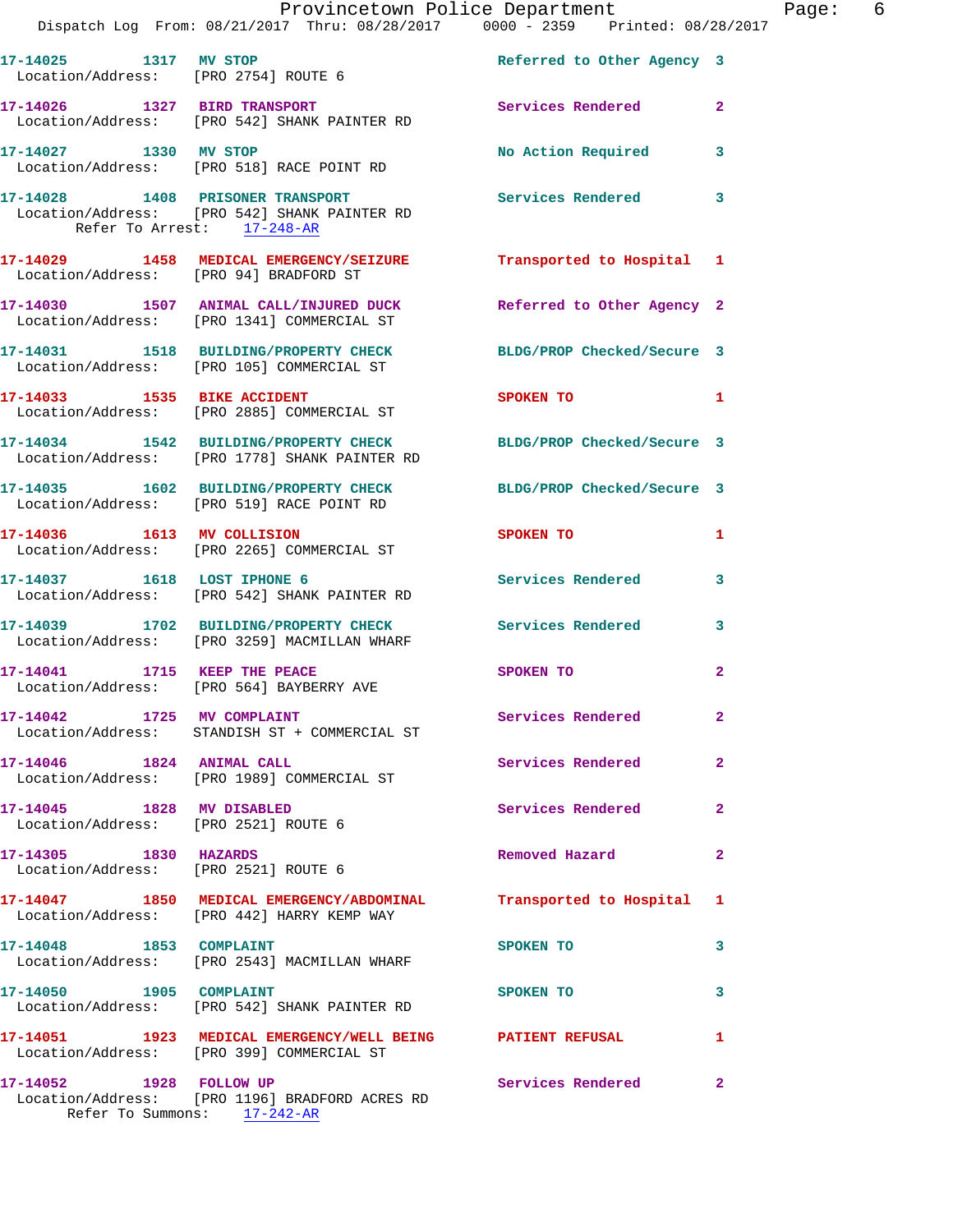|                                      |                                                                                                                                        | Provincetown Police Department | Page: | 7 |
|--------------------------------------|----------------------------------------------------------------------------------------------------------------------------------------|--------------------------------|-------|---|
|                                      | Dispatch Log From: 08/21/2017 Thru: 08/28/2017 0000 - 2359 Printed: 08/28/2017                                                         |                                |       |   |
|                                      | 17-14053 2010 BUILDING/PROPERTY CHECK BLDG/PROP Checked/Secure 3<br>Location/Address: [PRO 2500] COMMERCIAL ST                         |                                |       |   |
|                                      | 17-14054 2017 BUILDING/PROPERTY CHECK BLDG/PROP Checked/Secure 3<br>Location/Address: [PRO 4081] COURT ST                              |                                |       |   |
|                                      | 17-14055 2017 MV HIT & RUN/PROPERTY Citation / Warning Issue 2<br>Location/Address: [PRO 1521] COURT ST<br>Refer To Summons: 17-250-AR |                                | 1     |   |
|                                      | 17-14056 2020 MEDICAL EMERGENCY/EQUIPMENT Referred to Other Agency 1<br>Location/Address: [PRO 1892] SHANK PAINTER RD                  |                                |       |   |
| 17-14059 2047 ANIMAL CALL            | Location/Address: [PRO 1892] SHANK PAINTER RD                                                                                          | Could Not Locate 2             |       |   |
|                                      | 17-14061 2057 FOLLOW UP<br>Location/Address: [PRO 2160] COMMERCIAL ST                                                                  | Services Rendered 2            |       |   |
|                                      | 17-14062 2059 BUILDING/PROPERTY CHECK BLDG/PROP Checked/Secure 3<br>Location/Address: [PRO 3033] COMMERCIAL ST                         |                                |       |   |
|                                      | 17-14063 2145 PARK, WALK & TALK<br>Location/Address: [PRO 105] COMMERCIAL ST                                                           | No Action Required 2           |       |   |
|                                      | 17-14064 2148 SERVICE CALL / POLICE Services Rendered 3<br>Location/Address: [PRO 3443] COMMERCIAL ST                                  |                                |       |   |
|                                      | 17-14065 2231 BUILDING/PROPERTY CHECK BLDG/PROP Checked/Secure 3<br>Location/Address: [PRO 248] COMMERCIAL ST                          |                                |       |   |
|                                      | 17-14066 2254 MV COMPLAINT<br>Location/Address: ROUTE 6 + CONWELL ST                                                                   | Could Not Locate 2             |       |   |
|                                      | 17-14067 2324 NOISE COMPLAINT<br>Location/Address: [PRO 1666] BANGS ST                                                                 | SPOKEN TO<br>3                 |       |   |
| Location/Address: ROUTE 6 + SNAIL RD | 17-14068 2349 MV OBSERVANCE / ASSIGNMENT Services Rendered 3                                                                           |                                |       |   |
| For Date: $08/24/2017$ - Thursday    |                                                                                                                                        |                                |       |   |
|                                      | 17-14069 0025 BUILDING/PROPERTY CHECK BLDG/PROP Checked/Secure 3<br>Location/Address: [PRO 379] COMMERCIAL ST                          |                                |       |   |
|                                      | 17-14072 0035 BUILDING/PROPERTY CHECK BLDG/PROP Checked/Secure 3<br>Location/Address: [PRO 186] COMMERCIAL ST                          |                                |       |   |
|                                      | 17-14071 0109 MV OBSERVANCE / ASSIGNMENT<br>Location/Address: [PRO 2577] BRADFORD ST                                                   | No Action Required 3           |       |   |
|                                      | 17-14073 0136 BUILDING/PROPERTY CHECK<br>Location/Address: [PRO 1638] COMMERCIAL ST                                                    | BLDG/PROP Checked/Secure 3     |       |   |
|                                      | 17-14074 0245 MEDICAL EMERGENCY<br>Location/Address: [PRO 3222] ALDEN ST                                                               | Transported to Hospital 1      |       |   |
| Location/Address: BRADFORD ST        | 17-14075 0258 BUILDING/PROPERTY CHECK BLDG/PROP Checked/Secure 3                                                                       |                                |       |   |
|                                      | 17-14076 0307 BUILDING/PROPERTY CHECK Services Rendered 3<br>Location/Address: [PRO 2493] BRADFORD ST                                  |                                |       |   |
|                                      | 17-14077 0423 MV OBSERVANCE / ASSIGNMENT Services Rendered<br>Location/Address: HIGH POLE HILL + BRADFORD ST                           | 3                              |       |   |
|                                      | 17-14078 0507 BUILDING/PROPERTY CHECK BLDG/PROP Checked/Secure 3<br>Location/Address: [PRO 37] BRADFORD ST                             |                                |       |   |
|                                      | 17-14079 0543 BUILDING/PROPERTY CHECK BLDG/PROP Checked/Secure 3                                                                       |                                |       |   |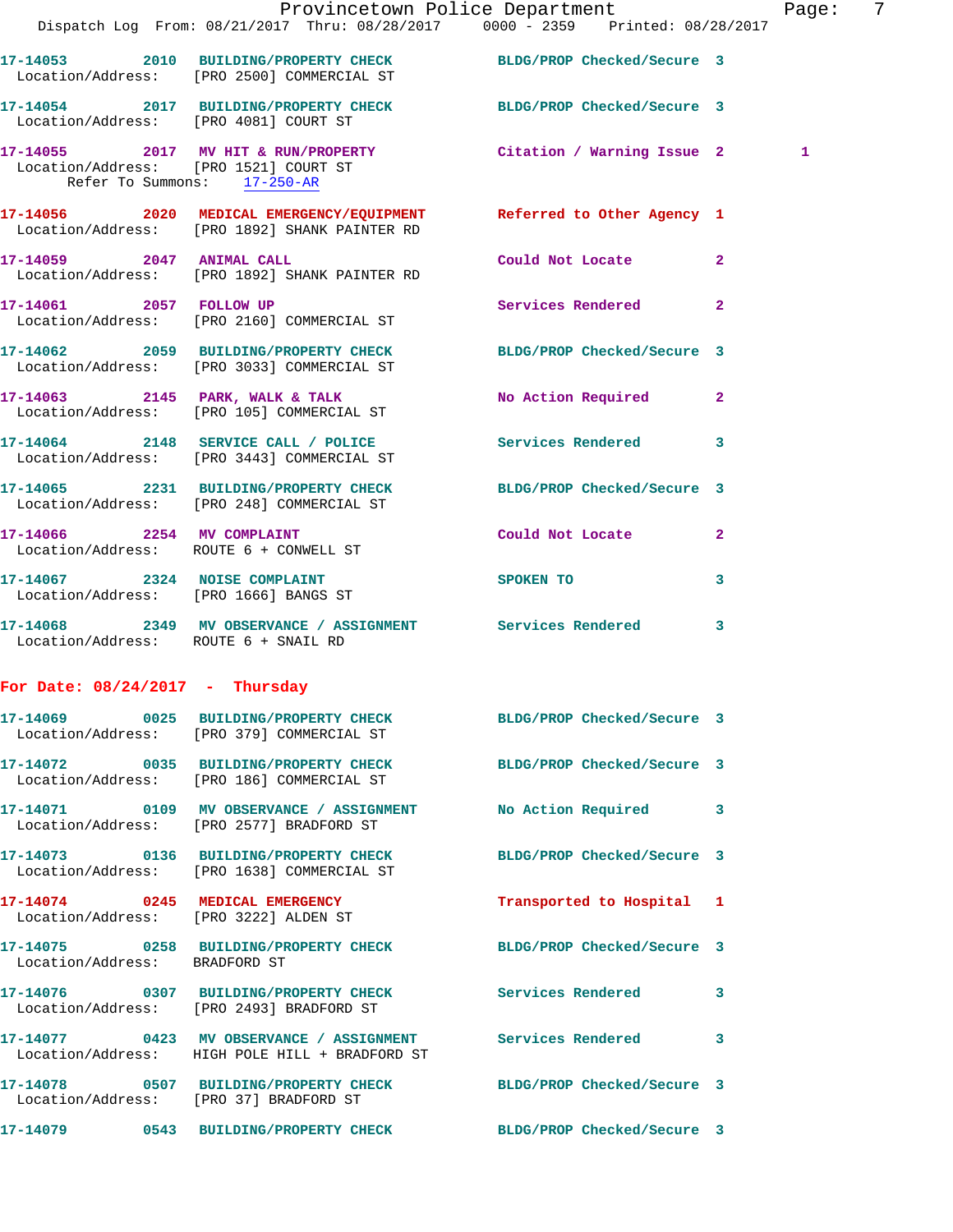|                                  | Provincetown Police Department<br>Dispatch Log From: 08/21/2017 Thru: 08/28/2017 0000 - 2359 Printed: 08/28/2017 |                            |                         |
|----------------------------------|------------------------------------------------------------------------------------------------------------------|----------------------------|-------------------------|
| Location/Address: STABLE PATH    |                                                                                                                  |                            |                         |
|                                  | 17-14082 0553 ASSIST CITIZEN<br>Location/Address: [PRO 1742] CONWELL ST                                          | Services Rendered          | 3                       |
|                                  | 17-14080 0554 BUILDING/PROPERTY CHECK<br>Location/Address: [PRO 2494] BRADFORD ST                                | Services Rendered          | 3                       |
|                                  | 17-14081 0556 MV OBSERVANCE / ASSIGNMENT Services Rendered<br>Location/Address: BRADFORD ST + HOWLAND ST         |                            | 3                       |
|                                  | 17-14083 0604 MV OBSERVANCE / ASSIGNMENT No Action Required<br>Location/Address: [PRO 447] JEROME SMITH RD       |                            | 3                       |
|                                  | 17-14085 0826 MALNOURISHED KITTEN<br>Location/Address: [PRO 2568] COMMERCIAL ST                                  | Services Rendered          | $\overline{a}$          |
|                                  | 17-14084 0827 BUILDING/PROPERTY CHECK Services Rendered<br>Location/Address: [PRO 2977] COMMERCIAL ST            |                            | 3                       |
| 17-14086 0831 FOLLOW UP          | Location/Address: [PRO 950] HOLWAY AVE                                                                           | FOLLOW UP                  | $\overline{a}$          |
| 17-14087 0838 FOLLOW UP          | Location/Address: [PRO 1196] BRADFORD ACRES RD                                                                   | FOLLOW UP                  | $\overline{2}$          |
|                                  | 17-14088 0854 UNREGISTERED TRAILER<br>Location/Address: [PRO 2483] COMMERCIAL ST                                 | Services Rendered          | $\overline{2}$          |
|                                  | 17-14089 0910 911 / GENERAL<br>Location/Address: [PRO 3165] RACE POINT RD                                        | Referred to Other Agency 1 |                         |
|                                  | 17-14091 0920 MV VANDALISM<br>Location/Address: PLEASANT ST + BRADFORD ST                                        | Services Rendered          | $\overline{2}$          |
| 17-14094 0953 THREATS            | Location/Address: [PRO 542] SHANK PAINTER RD                                                                     | Services Rendered          | $\mathbf{2}$            |
| 17-14095 1010 PET PANTRY         | Location/Address: [PRO 3296] SHANK PAINTER RD                                                                    | Services Rendered          | $\overline{\mathbf{3}}$ |
|                                  | 17-14097    1022    COUNTERFEIT MONEY<br>Location/Address: [PRO 539] SHANK PAINTER RD                            | Services Rendered          |                         |
|                                  | 17-14098 1025 LOST DRIVER'S LICENSE Services Rendered<br>Location/Address: [PRO 542] SHANK PAINTER RD            |                            | 3                       |
| 17-14099 1029 DOG BITE           | Location/Address: [PRO 2645] SHANK PAINTER RD                                                                    | Services Rendered          | $\mathbf{2}$            |
| Location/Address: THISTLEMORE RD | 17-14100 1049 SERVICE CALL / POLICE Services Rendered                                                            |                            | 3                       |
| 17-14101 1054 LOST WALLET        | Location/Address: [PRO 542] SHANK PAINTER RD                                                                     | Services Rendered          | 3                       |
|                                  | 17-14102 1113 SERVE HARASSMENT ORDER<br>Location/Address: [PRO 120] COMMERCIAL ST                                | Could Not Locate           | 3                       |
| Refer To Summons: 17-250-AR      | 17-14103 1124 WELL-BEING CHECK<br>Location/Address: [PRO 725] BRADFORD ST                                        | Could Not Locate           | 3                       |
|                                  | 17-14104 1126 BIKE ACCIDENT/GROIN INJURY Transported to Hospital 1<br>Location/Address: [PRO 823] COMMERCIAL ST  |                            |                         |
| 17-14106 1137 FOLLOW UP          | Location/Address: PLEASANT ST + BRADFORD ST                                                                      | FOLLOW UP                  | $\mathbf{2}$            |
|                                  | 17-14108 1200 MINOR MV COLLISION<br>Location/Address: [PRO 2483] COMMERCIAL ST                                   | <b>Services Rendered</b>   | 1                       |

Page: 8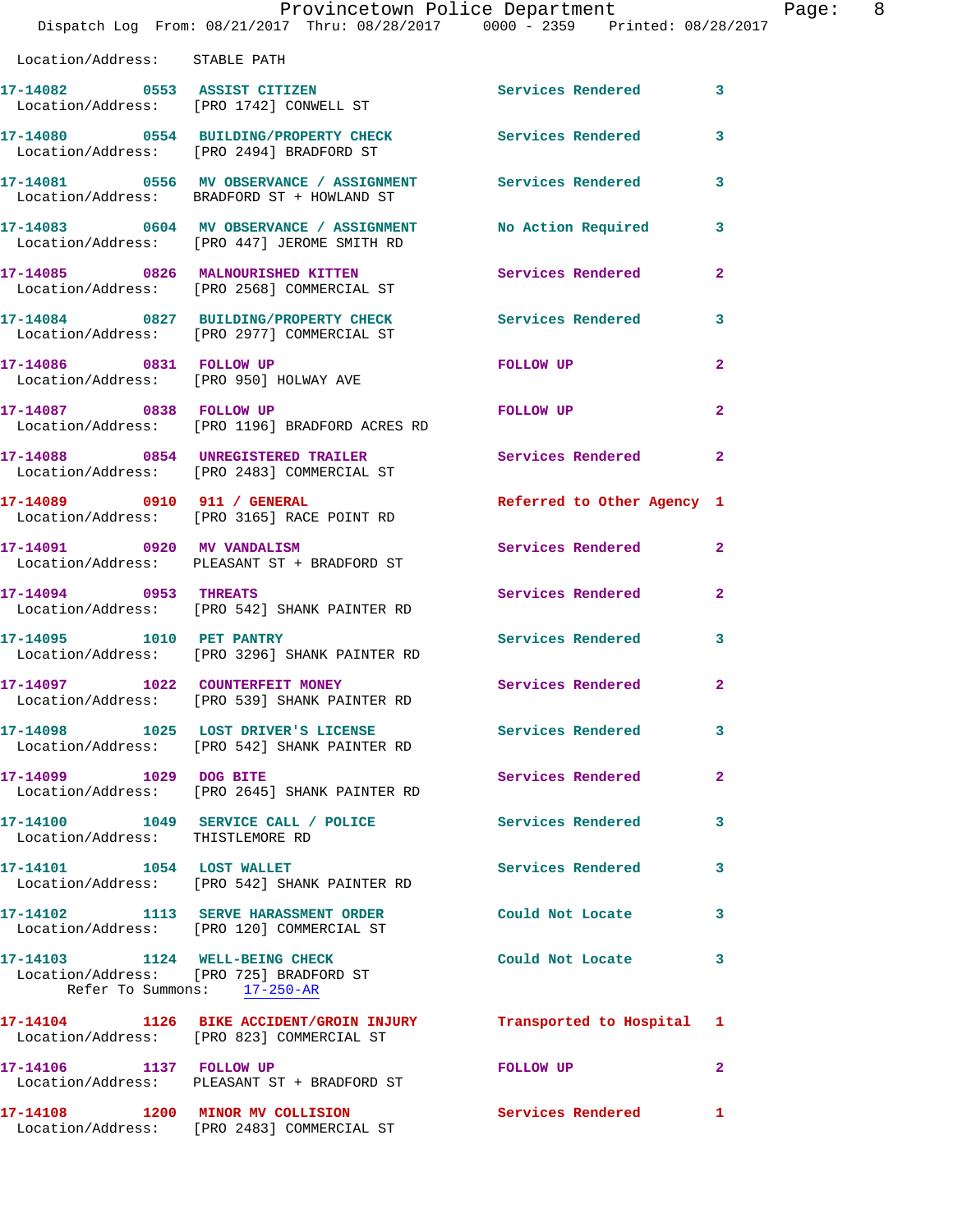**17-14110 1248 BY-LAW VIOLATION Citation / Warning Issue 2**  Location/Address: [PRO 537] SHANK PAINTER RD **17-14111 1254 LOST WALLET Services Rendered 3**  Location/Address: [PRO 3094] COMMERCIAL ST **17-14112 1255 MV OBSERVANCE / ASSIGNMENT Services Rendered 3**  Location/Address: BRADFORD ST + STANDISH ST **17-14114 1312 SERVICE CALL / POLICE Services Rendered 3**  Location/Address: [PRO 516] RACE POINT RD **17-14115 1319 BP CHECK/RESCUE Services Rendered 1**  Location/Address: [PRO 2144] CONWELL ST **17-14116 1340 BUILDING/PROPERTY CHECK BLDG/PROP Checked/Secure 3**  Location/Address: [PRO 3416] STABLE PATH **17-14117 1531 INJURED BIRD Services Rendered 3**  Location/Address: [PRO 124] COMMERCIAL ST **17-14119 1625 MEDICAL EMERGENCY Services Rendered 1**  Location/Address: [PRO 2490] PROVINCELANDS RD **17-14121 1721 BUILDING/PROPERTY CHECK BLDG/PROP Checked/Secure 3**  Location/Address: STABLE PATH **17-14122 1723 BY-LAW VIOLATION VERBAL WARNING 2**  Location/Address: [PRO 526] RYDER ST EXT **17-14130 1848 PARKING COMPLAINT / GENERAL Services Rendered 3**  Location/Address: [PRO 2105] STANDISH ST **17-14123 1909 LOST WALLET/LOCATED Services Rendered 3**  Location/Address: [PRO 542] SHANK PAINTER RD **17-14125 1935 STREET PERFORMER COMPLAINT SPOKEN TO 3**  Location/Address: [PRO 1952] COMMERCIAL ST **17-14126 2015 911 MISDIAL Referred to Other Agency 3**  Location/Address: [TRU] COOPER RD **17-14127 2058 STREET PERFORMER COMPLAINT SPOKEN TO 3**  Location/Address: [PRO 175] COMMERCIAL ST **17-14128 2059 STREET PERFORMER COMPLAINT VERBAL WARNING 3**  Location/Address: [PRO 105] COMMERCIAL ST **17-14129 2111 BUILDING/PROPERTY CHECK BLDG/PROP Checked/Secure 3**  Location/Address: [PRO 4080] RYDER ST EXT **17-14131 2120 BIKE COMPLAINT SPOKEN TO 3**  Location/Address: COTTAGE ST + COMMERCIAL ST **17-14132 2148 BUILDING/PROPERTY CHECK BLDG/PROP Checked/Secure 3**  Location/Address: COMMERCIAL ST **17-14133 2149 BUILDING/PROPERTY CHECK BLDG/PROP Checked/Secure 3**  Location/Address: [PRO 105] COMMERCIAL ST **17-14134 2151 ALLERGIC REACTION PATIENT REFUSAL 1**  Location/Address: [PRO 597] COMMERCIAL ST **17-14136 2305 BUILDING/PROPERTY CHECK BLDG/PROP Checked/Secure 3**  Location/Address: [PRO 1952] COMMERCIAL ST **17-14137 2318 SERVICE CALL / POLICE/FAKE ID GONE ON ARRIVAL 3**  Location/Address: [PRO 3443] COMMERCIAL ST **17-14138 2343 DISTURBANCE / FIGHT / ARGUMENT Services Rendered 1**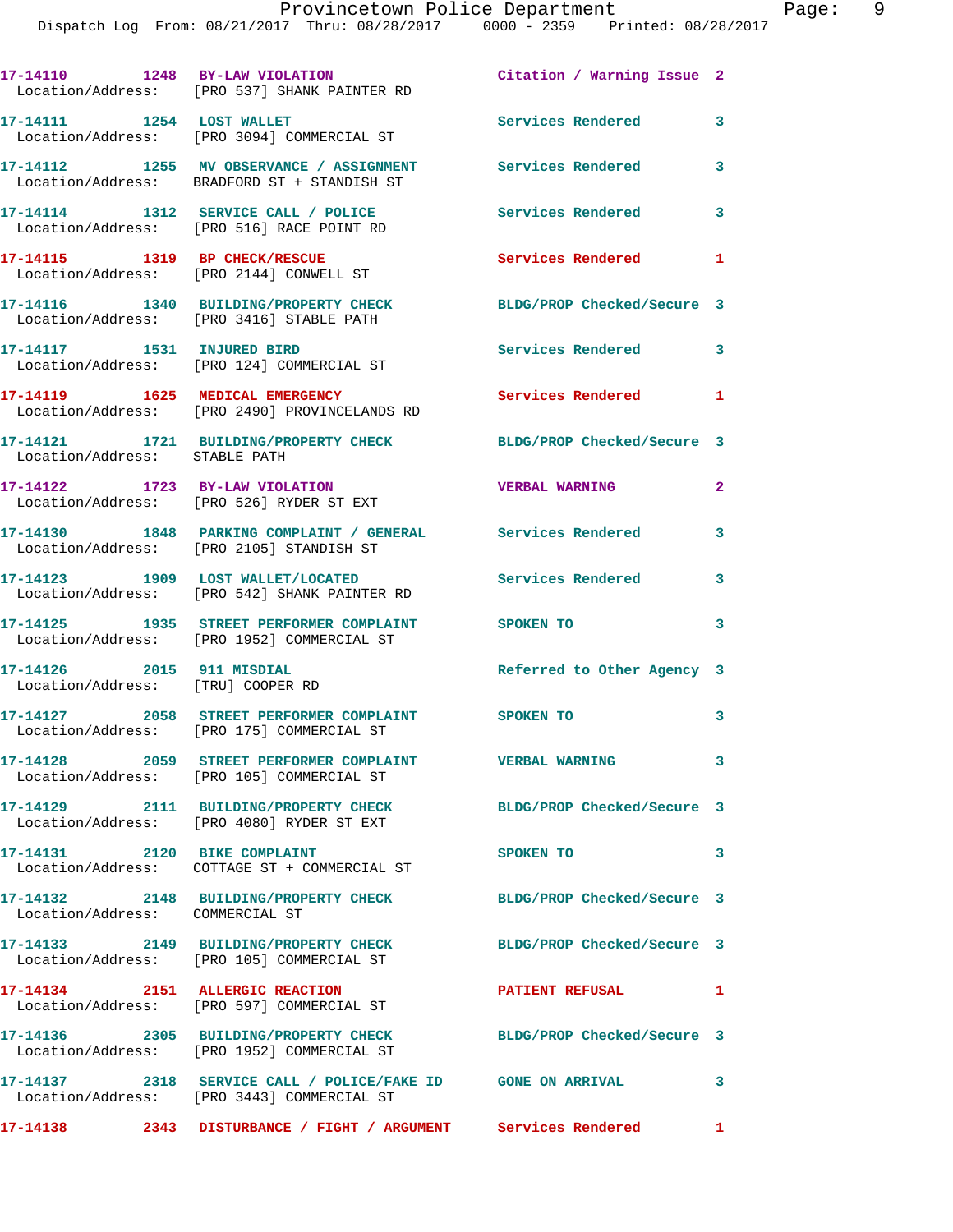Provincetown Police Department Fage: 10 Dispatch Log From: 08/21/2017 Thru: 08/28/2017 0000 - 2359 Printed: 08/28/2017 Location/Address: CARVER ST **17-14139 2347 MEDICAL EMERGENCY Services Rendered 1**  Location/Address: [PRO 3726] CARVER ST **For Date: 08/25/2017 - Friday 17-14140 0002 MEDICAL EMERGENCY Transported to Hospital 1**  Location/Address: COMMERCIAL ST **17-14141 0026 MV OBSERVANCE / ASSIGNMENT Services Rendered 3**  Location/Address: [PRO 3440] ROUTE 6 **17-14142 0029 MV OBSERVANCE / ASSIGNMENT Services Rendered 3**  Location/Address: BRADFORD ST + RYDER ST 17-14143 0036 DISTURBANCE / FIGHT / ARGUMENT GONE ON ARRIVAL 1 Location/Address: [PRO 208] COMMERCIAL ST **17-14144 0101 DISTURBANCE / FIGHT / ARGUMENT Services Rendered 1**  Location/Address: [PRO 3443] COMMERCIAL ST **17-14146 0117 PARK, WALK & TALK Services Rendered 2**  Location/Address: COMMERCIAL ST **17-14147 0142 BUILDING/PROPERTY CHECK Services Rendered 3**  Location/Address: [PRO 4026] STABLE PATH **17-14148 0154 BUILDING/PROPERTY CHECK Services Rendered 3**  Location/Address: [PRO 1646] WINSLOW ST **17-14149 0202 BUILDING/PROPERTY CHECK Services Rendered 3**  Location/Address: [PRO 2977] COMMERCIAL ST **17-14150 0205 MV OBSERVANCE / ASSIGNMENT Services Rendered 3**  Location/Address: BRADFORD ST + HIGH POLE HILL **17-14151 0210 MV OBSERVANCE / ASSIGNMENT Services Rendered 3**  Location/Address: BRADFORD ST + RYDER ST **17-14152 0230 SUSPICIOUS VEHICLE VERBAL WARNING 2**  Location/Address: [PRO 537] SHANK PAINTER RD **17-14153 0343 BUILDING/PROPERTY CHECK BLDG/PROP Checked/Secure 3**  Location/Address: [PRO 440] HARRY KEMP WAY **17-14154 0434 BUILDING/PROPERTY CHECK BLDG/PROP Checked/Secure 3**  Location/Address: [PRO 1645] HARRY KEMP WAY

**17-14155 0439 MV OBSERVANCE / ASSIGNMENT Services Rendered 3**  Location/Address: BRADFORD ST + HOWLAND ST **17-14156 0515 BUILDING/PROPERTY CHECK Services Rendered 3**  Location/Address: [PRO 2494] BRADFORD ST

**17-14157 0543 MV OBSERVANCE / ASSIGNMENT Services Rendered 3** 

Location/Address: [PRO 3259] MACMILLAN WHARF

Location/Address: [PRO 521] ROUTE 6

Location/Address: [PRO 379] COMMERCIAL ST

Location/Address: ALDEN ST + BRADFORD ST

**17-14162 0945 SERVICE CALL / POLICE Services Rendered 3**  Location/Address: [PRO 542] SHANK PAINTER RD

**17-14158 0551 BUILDING/PROPERTY CHECK BLDG/PROP Checked/Secure 3** 

**17-14159 0638 BUILDING/PROPERTY CHECK Services Rendered 3** 

**17-14161 0832 MV OBSERVANCE / ASSIGNMENT Services Rendered 3**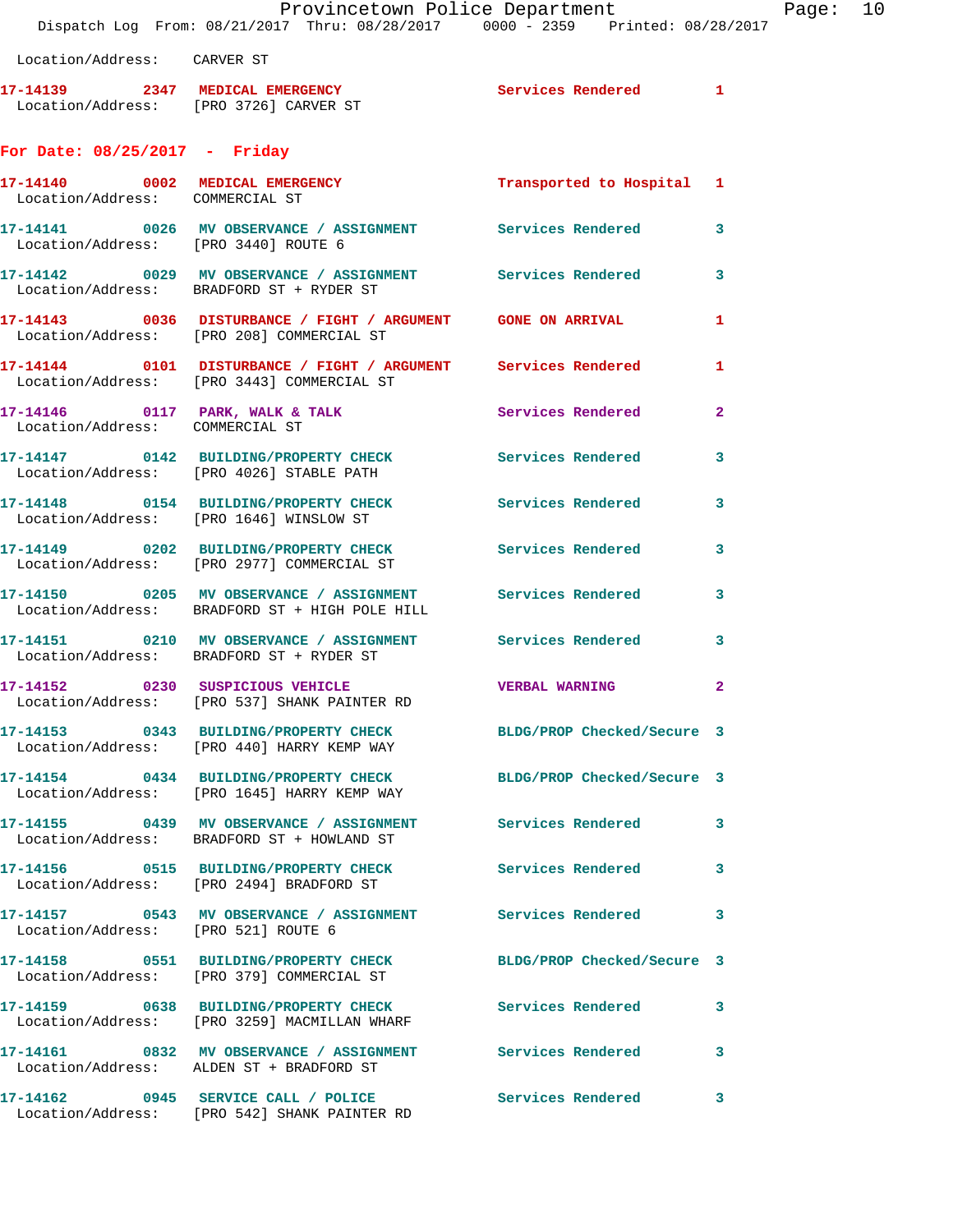|                                 | Provincetown Police Department<br>Dispatch Log From: 08/21/2017 Thru: 08/28/2017 0000 - 2359 Printed: 08/28/2017 |                                                                                                                                                                                                                                |              | Page: 11 |  |
|---------------------------------|------------------------------------------------------------------------------------------------------------------|--------------------------------------------------------------------------------------------------------------------------------------------------------------------------------------------------------------------------------|--------------|----------|--|
|                                 | 17-14163 0958 PARKING COMPLAINT / GENERAL Services Rendered 3<br>Location/Address: [PRO 361] COMMERCIAL ST       |                                                                                                                                                                                                                                |              |          |  |
|                                 | 17-14164 1003 WELL-BEING CHECK Transported to Hospital 3<br>Location/Address: [PRO 3188] MEADOW RD               |                                                                                                                                                                                                                                |              |          |  |
|                                 | 17-14165 1025 LOST IPHONE<br>Location/Address: [PRO 542] SHANK PAINTER RD                                        | Services Rendered 3                                                                                                                                                                                                            |              |          |  |
|                                 | 17-14166 1032 MEDICAL EMERGENCY<br>Location/Address: [PRO 3188] MEADOW RD                                        | Transported to Hospital 1                                                                                                                                                                                                      |              |          |  |
|                                 | 17-14167 1033 LOST WALLET<br>Location/Address: [PRO 542] SHANK PAINTER RD                                        | Services Rendered 3                                                                                                                                                                                                            |              |          |  |
|                                 | 17-14168 1042 ABANDONED BIKE<br>Location/Address: [PRO 573] WINSLOW ST                                           | No Action Required 2                                                                                                                                                                                                           |              |          |  |
|                                 | 17-14169 1135 LOST BAG/TOWEL<br>Location/Address: [PRO 204] COMMERCIAL ST                                        | Services Rendered 3                                                                                                                                                                                                            |              |          |  |
|                                 | 17-14170 1140 BIKE ACCIDENT/TRANSPORT<br>Location/Address: [PRO 2499] RACE POINT RD                              | Transported to Hospital 1                                                                                                                                                                                                      |              |          |  |
|                                 | 17-14175 1203 ASSIST CITIZEN<br>Location/Address: [PRO 542] SHANK PAINTER RD                                     | SPOKEN TO AND TO A REAL PROPERTY OF THE SPOKEN OF THE STATE OF THE SPOKEN OF THE SPOKEN OF THE SPOKEN OF THE SPOKEN OF THE SPOKEN OF THE SPOKEN OF THE SPOKEN OF THE SPOKEN OF THE SPOKEN OF THE SPOKEN OF THE SPOKEN OF THE S | $\mathbf{3}$ |          |  |
|                                 | 17-14171 1216 WELL-BEING CHECK Services Rendered 3<br>Location/Address: [PRO 2812] HARRY KEMP WAY                |                                                                                                                                                                                                                                |              | 1        |  |
|                                 | 17-14172 1237 ASSIST CITIZEN SPOKEN TO<br>Location/Address: [PRO 542] SHANK PAINTER RD                           |                                                                                                                                                                                                                                | $\mathbf{3}$ |          |  |
|                                 | 17-14173 1256 PARK, WALK & TALK Services Rendered 2<br>Location: [PRO 3431] LOPES SQUARE                         |                                                                                                                                                                                                                                |              |          |  |
|                                 | 17-14176 1415 BUILDING/PROPERTY CHECK BLDG/PROP Checked/Secure 3<br>Location/Address: [PRO 2543] MACMILLAN WHARF |                                                                                                                                                                                                                                |              |          |  |
|                                 | 17-14177 1423 LOST KEYS<br>Location: [PRO 3431] LOPES SQUARE                                                     | SPOKEN TO 3                                                                                                                                                                                                                    |              |          |  |
| Location/Address: COMMERCIAL ST | 17-14178 1431 BUILDING/PROPERTY CHECK BLDG/PROP Checked/Secure 3                                                 |                                                                                                                                                                                                                                |              |          |  |
|                                 | 17-14179 1515 MEDICAL EMERGENCY<br>Location/Address: [PRO 2499] RACE POINT RD                                    | No Action Required 1                                                                                                                                                                                                           |              |          |  |
| $17 - 14182$ $1627$ $D.0.T.$    | Location/Address: [PRO 440] HARRY KEMP WAY                                                                       | Transported to Hospital 1                                                                                                                                                                                                      |              |          |  |
|                                 | 17-14183 1650 ASSIST CITIZEN<br>Location/Address: [PRO 2490] PROVINCELANDS RD                                    | Referred to Other Agency 3                                                                                                                                                                                                     |              |          |  |
|                                 | 17-14184 1654 HARASSMENT/TRESPASS<br>Location/Address: [PRO 80] CARVER ST                                        | Investigated                                                                                                                                                                                                                   | $\mathbf{2}$ |          |  |
|                                 | 17-14185 1658 LOOSE DOG<br>Location/Address: CEMETERY RD + OFF CEMETERY RD                                       | <b>GONE ON ARRIVAL</b>                                                                                                                                                                                                         | $\mathbf{2}$ |          |  |
| 17-14186 1724 ANIMAL CALL       | Location/Address: ALDEN ST + CEMETERY RD                                                                         | <b>GONE ON ARRIVAL</b>                                                                                                                                                                                                         | $\mathbf{2}$ |          |  |
|                                 | $17-14190$ 1839 D.O.T.<br>Location/Address: [PRO 440] HARRY KEMP WAY                                             | Transported to Hospital 1                                                                                                                                                                                                      |              |          |  |
|                                 | 17-14191 1918 MEDICAL EMERGENCY<br>Location/Address: [PRO 2542] COMMERCIAL ST                                    | PATIENT REFUSAL                                                                                                                                                                                                                | $\mathbf{1}$ |          |  |
| Location/Address: COMMERCIAL ST | 17-14192 1950 ASSAULT/PAST OCCURED                                                                               | Investigated 1                                                                                                                                                                                                                 |              |          |  |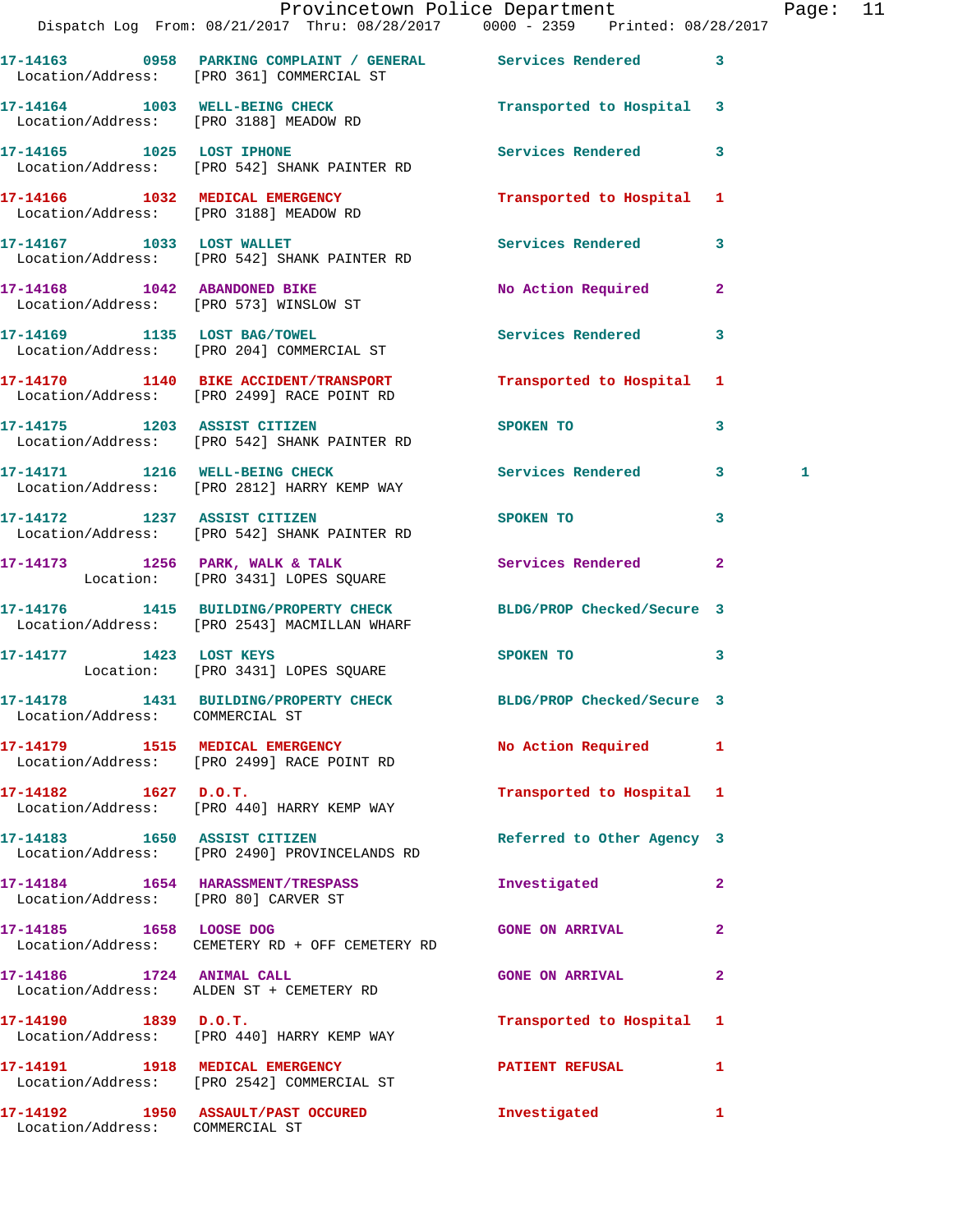|                                        | Dispatch Log From: 08/21/2017 Thru: 08/28/2017 0000 - 2359 Printed: 08/28/2017                        | Provincetown Police Department |              | Page: $12$ |  |
|----------------------------------------|-------------------------------------------------------------------------------------------------------|--------------------------------|--------------|------------|--|
|                                        | Refer To Summons: 17-253-AR                                                                           |                                |              |            |  |
|                                        | 17-14193 2025 ALARM - GENERAL<br>  Location/Address: [PRO 2728] COMMERCIAL ST                         | Services Rendered 1            |              |            |  |
| 17-14194 2102 FRAUD                    | Location/Address: [PRO 221] COMMERCIAL ST                                                             | Services Rendered              | $\mathbf{2}$ |            |  |
| Location/Address: RYDER ST             | 17-14195 2116 TRAFFIC CONTROL                                                                         | Services Rendered 3            |              |            |  |
|                                        | 17-14196 2129 MV STOP<br>Location/Address: [PRO 2577] BRADFORD ST                                     | <b>VERBAL WARNING</b>          | 3            |            |  |
|                                        | 17-14197 2223 PEDICAB STOP<br>Location/Address: [PRO 105] COMMERCIAL ST                               | <b>VERBAL WARNING</b>          | 3            |            |  |
|                                        | 17-14198 2238 MV COMPLAINT<br>Location/Address: [TRU] ROUTE 6 + HIGHLAND RD                           | Referred to Other Agency 3     |              |            |  |
| 17-14199 2249 MV STOP                  | Location/Address: BRADFORD ST + STANDISH ST                                                           | VERBAL WARNING 3               |              |            |  |
|                                        | 17-14200 2250 BAR CHECK<br>Location/Address: [PRO 3443] COMMERCIAL ST                                 | No Action Required             | $\mathbf{2}$ |            |  |
| 17-14201 2252 BAR CHECK                | Location/Address: [PRO 399] COMMERCIAL ST                                                             | No Action Required             | $\mathbf{2}$ |            |  |
|                                        | 17-14202 2257 BAR CHECK<br>Location/Address: [PRO 3335] COMMERCIAL ST                                 | No Action Required             | $\mathbf{2}$ |            |  |
| 17-14203 2302 BAR CHECK                | Location/Address: [PRO 453] KILEY CT                                                                  | No Action Required             | $\mathbf{2}$ |            |  |
|                                        | 17-14204 2309 BAR CHECK<br>Location/Address: [PRO 2737] COMMERCIAL ST                                 | No Action Required             | $\mathbf{2}$ |            |  |
| 17-14205 2322 BAR CHECK                | Location/Address: [PRO 3276] COMMERCIAL ST                                                            | No Action Required             | $\mathbf{2}$ |            |  |
| 17-14206 2322 BAR CHECK                | Location/Address: [PRO 3236] COMMERCIAL ST                                                            | No Action Required             | $\mathbf{2}$ |            |  |
| 17-14207 2331 BAR CHECK                | Location/Address: [PRO 3633] COMMERCIAL ST                                                            | No Action Required             | 2            |            |  |
| Location/Address: [PRO 554] TREMONT ST | 17-14208 2348 BUILDING/PROPERTY CHECK                                                                 | BLDG/PROP Checked/Secure 3     |              |            |  |
|                                        | 17-14209 2353 BUILDING/PROPERTY CHECK Services Rendered<br>Location/Address: [PRO 2483] COMMERCIAL ST |                                | 3            |            |  |
| For Date: $08/26/2017$ - Saturday      |                                                                                                       |                                |              |            |  |
| Location/Address: ROUTE 6 + HOWLAND ST | 17-14210 0004 MV OBSERVANCE / ASSIGNMENT Services Rendered                                            |                                | 3            |            |  |
|                                        | 17-14211 0009 MV OBSERVANCE / ASSIGNMENT<br>Location/Address: ALDEN ST + BRADFORD ST                  | No Action Required             | 3            |            |  |
| Location/Address: [PRO 521] ROUTE 6    | 17-14212 0029 BUILDING/PROPERTY CHECK Services Rendered                                               |                                | 3            |            |  |
|                                        | 17-14214 0034 ASSIST CITIZEN<br>Location/Address: [PRO 221] COMMERCIAL ST                             | Services Rendered              | 3            |            |  |
|                                        |                                                                                                       |                                |              |            |  |

**17-14216 0042 BUILDING/PROPERTY CHECK BLDG/PROP Checked/Secure 3** 

Location/Address: [PRO 4026] STABLE PATH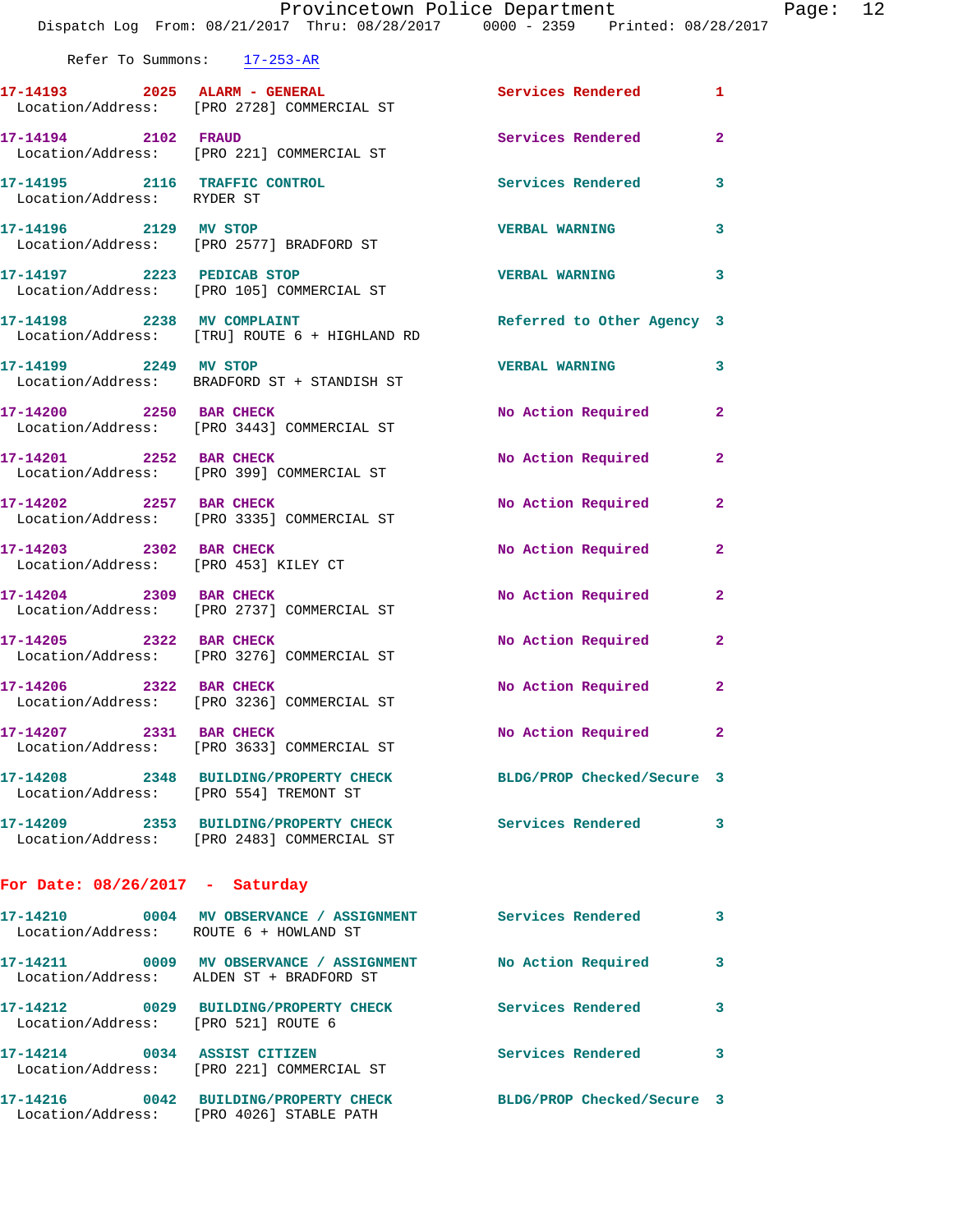|                                                                          | Provincetown Police Department<br>Dispatch Log From: 08/21/2017 Thru: 08/28/2017 0000 - 2359 Printed: 08/28/2017 |                            |                |
|--------------------------------------------------------------------------|------------------------------------------------------------------------------------------------------------------|----------------------------|----------------|
|                                                                          | 17-14217 0050 BUILDING/PROPERTY CHECK BLDG/PROP Checked/Secure 3<br>Location/Address: [PRO 175] COMMERCIAL ST    |                            |                |
|                                                                          | 17-14218 0051 MV STOP<br>Location/Address: [PRO 488] MAYFLOWER ST                                                | <b>VERBAL WARNING</b>      | 3              |
|                                                                          | 17-14219 0057 BUILDING/PROPERTY CHECK BLDG/PROP Checked/Secure 3<br>Location/Address: [PRO 4080] RYDER ST EXT    |                            |                |
| 17-14221 0109 ANIMAL CALL                                                | Location/Address: [PRO 520] SANDY HILL LN                                                                        | No Action Required         | $\overline{2}$ |
| 17-14222 0127 ESCORT / TRANSPORT<br>Location/Address: ROUTE 6 + SNAIL RD |                                                                                                                  | Services Rendered          | 3              |
| 17-14223 0130 MEDICAL EMERGENCY<br>Location/Address: [PRO 1927] SOPER ST |                                                                                                                  | Transported to Hospital    | 1              |
|                                                                          | 17-14225 0135 BUILDING/PROPERTY CHECK BLDG/PROP Checked/Secure 3<br>Location/Address: [PRO 3033] COMMERCIAL ST   |                            |                |
| 17-14226 0135 TRAFFIC CONTROL<br>Location/Address: COMMERCIAL ST         |                                                                                                                  | <b>Services Rendered</b>   | 3              |
|                                                                          | 17-14224 0141 BUILDING/PROPERTY CHECK BLDG/PROP Checked/Secure 3<br>Location/Address: [PRO 1780] JOHNSON ST      |                            |                |
|                                                                          | 17-14227 0141 DISTURBANCE / FIGHT / ARGUMENT Unfounded<br>Location: [PRO 3431] LOPES SQUARE                      |                            | 1              |
|                                                                          | 17-14228 0154 MV OBSERVANCE / ASSIGNMENT<br>Location/Address: BRADFORD ST + RYDER ST                             | No Action Required         | 3              |
|                                                                          | 17-14229 0159 BUILDING/PROPERTY CHECK BLDG/PROP Checked/Secure 3<br>Location/Address: [PRO 99] COMMERCIAL ST     |                            |                |
|                                                                          | 17-14230 0202 BUILDING/PROPERTY CHECK Services Rendered<br>Location/Address: [PRO 2494] BRADFORD ST              |                            | 3              |
| 17-14231 0208 MV STOP                                                    | Location/Address: BRADFORD ST + CARVER ST                                                                        | <b>VERBAL WARNING</b>      | 3              |
|                                                                          | 17-14232  0223 BUILDING/PROPERTY CHECK<br>Location/Address: [PRO 545] SHANK PAINTER RD                           | BLDG/PROP Checked/Secure 3 |                |
|                                                                          | 17-14233  0226 BUILDING/PROPERTY CHECK<br>Location/Address: [PRO 1778] SHANK PAINTER RD                          | BLDG/PROP Checked/Secure 3 |                |
| 17-14234 0306 NOISE COMPLAINT                                            | Location/Address: [PRO 523] COMMERCIAL ST                                                                        | Services Rendered          | 3              |
|                                                                          | Location/Address: [PRO 2577] BRADFORD ST                                                                         | <b>Services Rendered</b>   | 3              |
|                                                                          | 17-14236 0352 BUILDING/PROPERTY CHECK<br>Location/Address: [PRO 488] MAYFLOWER ST                                | BLDG/PROP Checked/Secure 3 |                |
|                                                                          | 17-14237 0359 BUILDING/PROPERTY CHECK<br>Location/Address: [PRO 3295] MAYFLOWER ST                               | BLDG/PROP Checked/Secure 3 |                |
| 17-14238                                                                 | 0437 BUILDING/PROPERTY CHECK                                                                                     | BLDG/PROP Checked/Secure 3 |                |

Location/Address: [PRO 2493] BRADFORD ST

**17-14239 0442 MV OBSERVANCE / ASSIGNMENT Services Rendered 3**  Location/Address: HIGH POLE HILL + BRADFORD ST

**17-14240 0510 BUILDING/PROPERTY CHECK BLDG/PROP Checked/Secure 3** 

 Location/Address: [PRO 447] JEROME SMITH RD **17-14241 0544 BUILDING/PROPERTY CHECK Services Rendered 3** 

Location/Address: [PRO 525] COMMERCIAL ST

Page: 13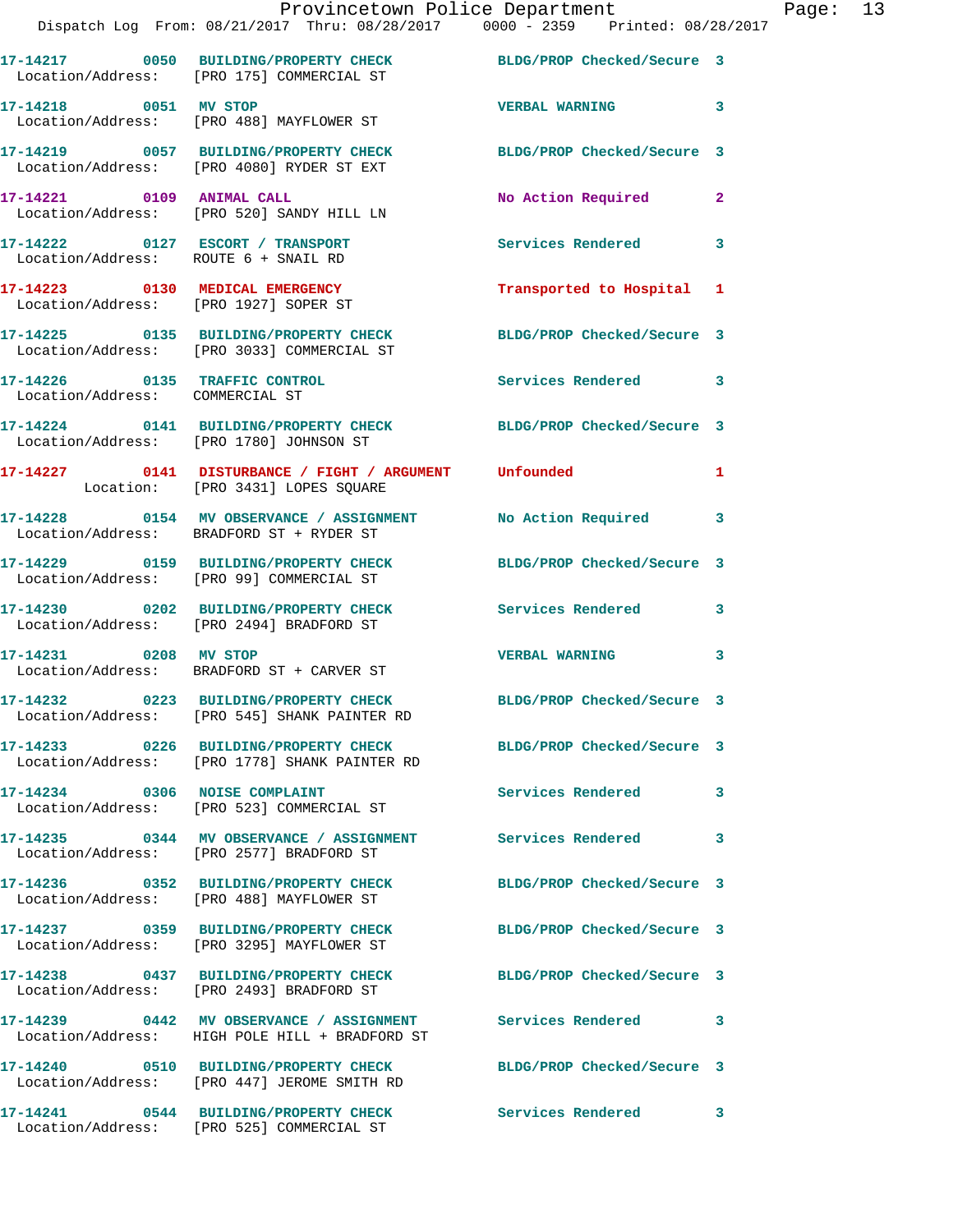|                                                              | 17-14242 0546 BUILDING/PROPERTY CHECK<br>Location/Address: [PRO 1638] COMMERCIAL ST                                    | BLDG/PROP Checked/Secure 3 |                |
|--------------------------------------------------------------|------------------------------------------------------------------------------------------------------------------------|----------------------------|----------------|
| 17-14243 0557 HAZARDS                                        | Location/Address: COMMERCIAL ST + MASONIC PL                                                                           | Services Rendered 2        |                |
| Location/Address: [PRO 3222] ALDEN ST                        | 17-14244 0759 MEDICAL EMERGENCY/FALL                                                                                   | Transported to Hospital 1  |                |
| Location/Address: SNAIL RD                                   | 17-14245 0823 MV OBSERVANCE / ASSIGNMENT Services Rendered 3                                                           |                            |                |
| 17-14246 0829 BIKE GENERAL                                   | Location/Address: [PRO 165] COMMERCIAL ST                                                                              | Services Rendered 2        |                |
| Location/Address: [PRO 1432] SNOWS LN                        | 17-14247 0847 MEDICAL EMERGENCY/HIP                                                                                    | Transported to Hospital 1  |                |
| Location/Address: [PRO 3287] ROUTE 6                         | 17-14248 0914 ANIMAL CALL/DOG BITE                                                                                     | <b>Services Rendered</b>   | $\mathbf{2}$   |
| Location/Address: COMMERCIAL ST                              | $17-14249$ 0958 PARK, WALK & TALK                                                                                      | <b>Services Rendered</b>   | $\overline{2}$ |
|                                                              | 17-14250 1017 LOST OLDER IPHONE/GREEN CASE Services Rendered 3<br>Location/Address: [PRO 542] SHANK PAINTER RD         |                            |                |
|                                                              | 17-14252 1041 FOLLOW UP<br>Location/Address: [PRO 542] SHANK PAINTER RD                                                | SPOKEN TO                  | $\mathbf{2}$   |
|                                                              | 17-14254 1145 PARKING COMPLAINT / GENERAL Citation / Warning Issue 3<br>Location/Address: [PRO 1466] COMMERCIAL ST     |                            |                |
| Refer To Arrest: 17-252-AR                                   | 17-14255 1222 SERVICE CALL / POLICE/TRANSPOR Transferred Custody 3<br>Location/Address: [PRO 542] SHANK PAINTER RD     |                            |                |
| Refer To Summons: 17-253-AR                                  | 17-14256 1302 FOLLOW UP<br>Location/Address: [PRO 542] SHANK PAINTER RD                                                | Services Rendered 2        |                |
|                                                              | 17-14257 1331 PARKING COMPLAINT / GENERAL Citation / Warning Issue 3<br>Location/Address: [PRO 75] CAPTAIN BERTIES WAY |                            |                |
|                                                              | 17-14258 1337 BUILDING/PROPERTY CHECK BLDG/PROP Checked/Secure 3<br>Location/Address: [PRO 4080] RYDER ST EXT          |                            |                |
| 17-14259 1352 OBNOXIOUS SMELL<br>Location/Address: WILLOW DR |                                                                                                                        | <b>GONE ON ARRIVAL</b>     | $\overline{2}$ |
| 17-14260 1407 BIKE ACCIDENT                                  | Location/Address: [PRO 1182] COMMERCIAL ST                                                                             | Investigated               | $\mathbf{1}$   |
|                                                              | 17-14261 1424 ANIMAL CALL/RACCOON<br>Location/Address: [PRO 245] COMMERCIAL ST                                         | Services Rendered          | $\mathbf{2}$   |
|                                                              | 17-14262 1455 RESIDENTIAL BURGLAR.<br>Location/Address: [PRO 1316] COMMERCIAL ST                                       | BLDG/PROP Checked/Secure 1 |                |
| 17-14263 1541 CAR ALARM                                      | Location/Address: [PRO 1169] WINTHROP ST                                                                               | Services Rendered          | 1              |
| 17-14264 1610 LOST LG ANDROID                                | Location/Address: [PRO 542] SHANK PAINTER RD                                                                           | <b>Services Rendered</b>   | 3              |
| Location/Address: BANGS ST                                   | 17-14265 1656 PARKING COMPLAINT / GENERAL No Action Required                                                           |                            | 3              |
| 17-14266 1656 TRAFFIC CONTROL                                | Location/Address: [PRO 1156] WINSLOW ST                                                                                | <b>GONE ON ARRIVAL</b>     | 3              |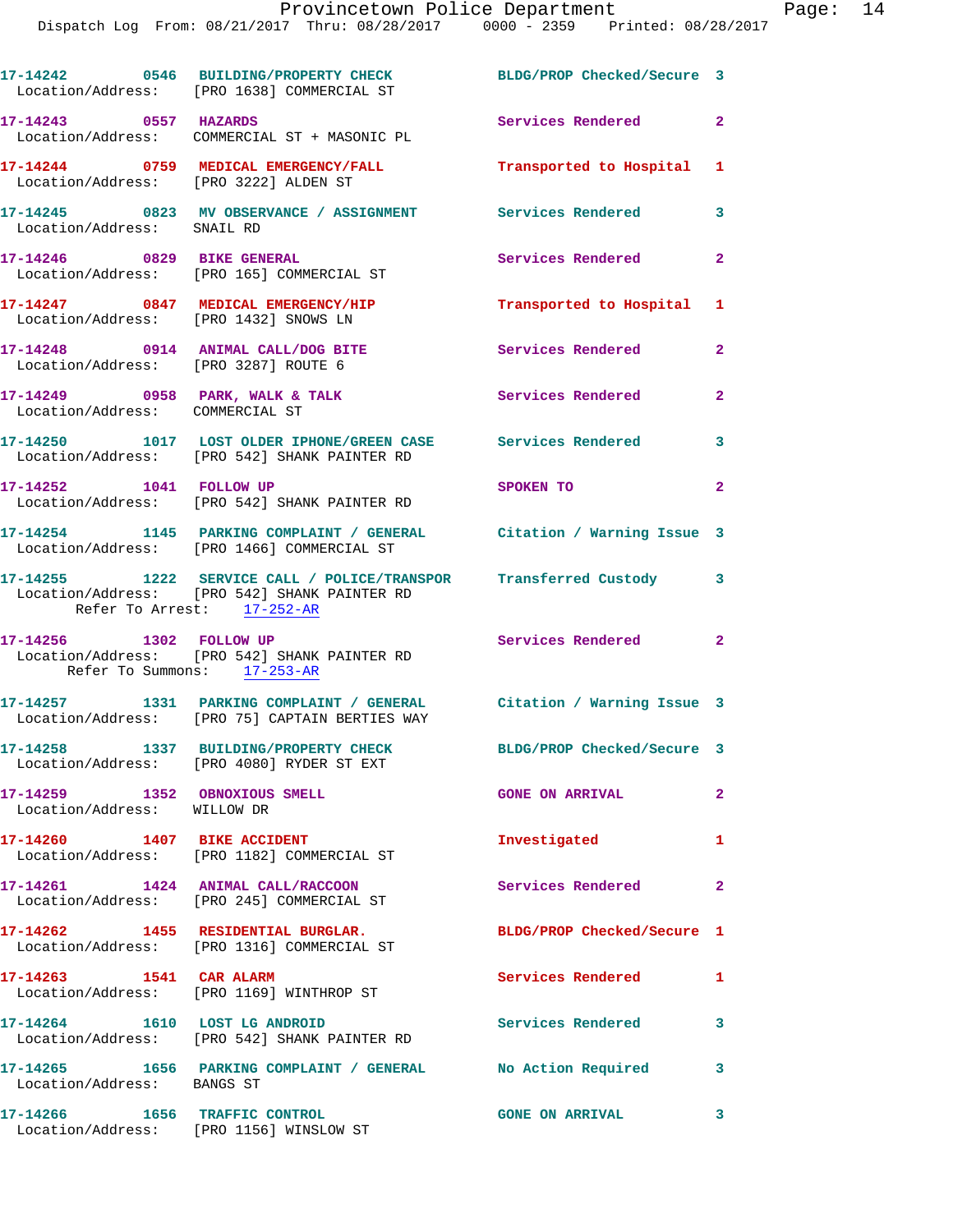|                                                        | 17-14267 1715 LOST WALLET<br>Location/Address: [PRO 542] SHANK PAINTER RD                                          | <b>Services Rendered</b>   | 3                          |
|--------------------------------------------------------|--------------------------------------------------------------------------------------------------------------------|----------------------------|----------------------------|
| Location/Address: COMMERCIAL ST                        | 17-14268 1723 POSSIBLE ENVIRONMENTAL PROBLEM Services Rendered                                                     |                            | $\mathbf{2}$               |
|                                                        | 17-14269 1835 STREET PERFORMER COMPLAINT<br>Location/Address: [PRO 175] COMMERCIAL ST                              | SPOKEN TO                  | 3                          |
| 17-14272 1929 FOLLOW UP<br>Refer To Summons: 17-253-AR | Location/Address: [PRO 204] COMMERCIAL ST                                                                          | Services Rendered          | $\overline{\phantom{0}}$ 2 |
| 17-14273 1957 BAR CHECK                                | Location/Address: [PRO 3430] COMMERCIAL ST                                                                         | Services Rendered 2        |                            |
|                                                        | 17-14275 2004 BUILDING/PROPERTY CHECK<br>Location/Address: [PRO 106] COMMERCIAL ST                                 | BLDG/PROP Checked/Secure 3 |                            |
|                                                        | 17-14276 2024 BUILDING/PROPERTY CHECK<br>Location/Address: [PRO 516] RACE POINT RD                                 | BLDG/PROP Checked/Secure 3 |                            |
|                                                        | 17-14277 2042 BUILDING/PROPERTY CHECK<br>Location/Address: [PRO 175] COMMERCIAL ST                                 | BLDG/PROP Checked/Secure 3 |                            |
| Location/Address: RYDER ST                             | 17-14278 2129 RYDER STREET BARRICADE                                                                               | <b>Services Rendered</b>   | $\overline{\phantom{a}}$ 3 |
|                                                        | 17-14279 2131 BUILDING/PROPERTY CHECK<br>Location/Address: [PRO 4080] RYDER ST EXT                                 | BLDG/PROP Checked/Secure 3 |                            |
|                                                        | 17-14280 2137 POSSIBLE FAKE I.D.<br>Location/Address: [PRO 3443] COMMERCIAL ST                                     | Services Rendered 3        |                            |
| Location/Address: COMMERCIAL ST                        | 17-14281 2147 BUILDING/PROPERTY CHECK                                                                              | BLDG/PROP Checked/Secure 3 |                            |
| 17-14282 2222 MEDICAL/IP                               | Location/Address: [PRO 2841] COMMERCIAL ST                                                                         | Services Rendered          | 1                          |
|                                                        | 17-14284 2253 FOLLOW UP<br>Location/Address: [PRO 146] COMMERCIAL ST                                               | Services Rendered          | $\mathbf{2}$               |
| 17-14285 2305 ASSIST CITIZEN                           | Location/Address: [PRO 516] RACE POINT RD                                                                          | <b>Services Rendered</b> 3 |                            |
| 17-14286  2306 MV VANDALISM                            | Location/Address: [PRO 526] RYDER ST EXT                                                                           | <b>Services Rendered</b>   | $\overline{\mathbf{2}}$    |
| Location/Address: [PRO 1780] JOHNSON ST                |                                                                                                                    | BLDG/PROP Checked/Secure 3 |                            |
|                                                        | 17-14289 2350 BUILDING/PROPERTY CHECK<br>Location/Address: [PRO 208] COMMERCIAL ST                                 | BLDG/PROP Checked/Secure 3 |                            |
|                                                        | 17-14290 2350 BUILDING/PROPERTY CHECK<br>Location/Address: [PRO 204] COMMERCIAL ST                                 | BLDG/PROP Checked/Secure 3 |                            |
|                                                        | 17-14288 2351 MV OBSERVANCE / ASSIGNMENT Services Rendered<br>Location/Address: SHANK PAINTER RD + JEROME SMITH RD |                            | $\overline{\mathbf{3}}$    |
|                                                        | 17-14292 2358 BUILDING/PROPERTY CHECK<br>Location/Address: [PRO 4080] RYDER ST EXT                                 | BLDG/PROP Checked/Secure 3 |                            |
| For Date: $08/27/2017$ - Sunday                        |                                                                                                                    |                            |                            |

## **For Date: 08/27/2017 - Sunday**

| 17-14293          | 0001 MV COMPLAINT      |  |  | Services Rendered |  |
|-------------------|------------------------|--|--|-------------------|--|
| Location/Address: | FRO 25391 RYDER ST EXT |  |  |                   |  |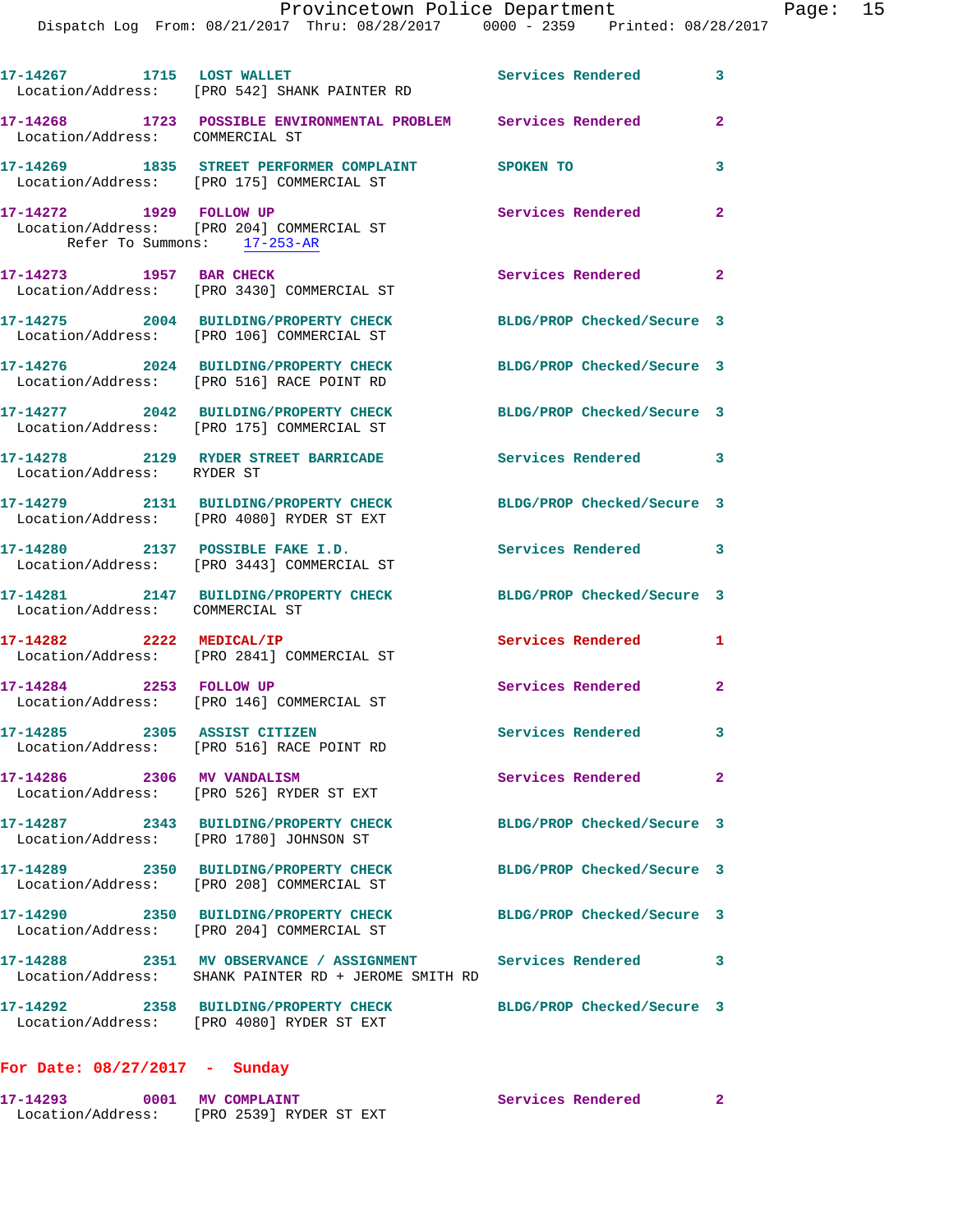|                                                           | Provincetown Police Department Page: 16<br>Dispatch Log From: 08/21/2017 Thru: 08/28/2017   0000 - 2359   Printed: 08/28/2017 |                                         |              |   |  |
|-----------------------------------------------------------|-------------------------------------------------------------------------------------------------------------------------------|-----------------------------------------|--------------|---|--|
|                                                           | 17-14294 0017 MV STOP<br>Location/Address: ROUTE 6 + SNAIL RD                                                                 | No Action Required 3                    |              |   |  |
|                                                           | 17-14298 0137 NOISE COMPLAINT<br>Location/Address: [PRO 2559] COMMERCIAL ST                                                   | Services Rendered 3                     |              |   |  |
|                                                           | 17-14300 0147 MEDICAL EMERGENCY Transported to Hospital 1<br>Location/Address: [PRO 165] COMMERCIAL ST                        |                                         |              |   |  |
|                                                           | 17-14301 0211 NOISE COMPLAINT<br>Location/Address: [PRO 927] FRANKLIN ST                                                      | SPOKEN TO 3                             |              |   |  |
| Location/Address: [OT 8] PARK ST                          | 17-14303 0428 ESCORT / TRANSPORT No Action Required 3<br>Refer To $P/C$ : 17-254-AR                                           |                                         |              |   |  |
|                                                           | 17-14306 0804 BUILDING/PROPERTY CHECK BLDG/PROP Checked/Secure 3<br>Location/Address: [PRO 105] COMMERCIAL ST                 |                                         |              |   |  |
| Location/Address: [PRO 571] ALDEN ST                      | 17-14307 0824 ANIMAL CALL/GOOSE Services Rendered 2                                                                           |                                         |              |   |  |
| Location/Address: COMMERCIAL ST                           | 17-14308 0853 KEEP THE PEACE Services Rendered 2                                                                              |                                         |              |   |  |
| Location/Address: SPINNAKER LN                            | 17-14312 1043 COMPLAINT                                                                                                       | SPOKEN TO                               | $\mathbf{3}$ |   |  |
|                                                           | 17-14313 1049 FIRE, STRUCTURE<br>Location/Address: [PRO 1574] HARRY KEMP WAY                                                  | Extinguished                            | $\mathbf{1}$ |   |  |
|                                                           | 17-14314 1110 MEDICAL EMERGENCY<br>Location/Address: [PRO 3399] COMMERCIAL ST                                                 | PATIENT REFUSAL 1                       |              |   |  |
|                                                           | 17-14315 1111 MEDICAL EMERGENCY Transported to Hospital 1<br>Location/Address: [PRO 4074] COMMERCIAL ST                       |                                         |              |   |  |
|                                                           | 17-14316 1155 MEDICAL EMERGENCY/FALL 1 Transported to Hospital 1<br>Location/Address: [PRO 2053] COMMERCIAL ST                |                                         |              |   |  |
|                                                           | 17-14317 1220 ANIMAL CALL<br>Location/Address: [PRO 527] RYDER ST EXT                                                         | SPOKEN TO AND THE SPOKEN TO             | $\mathbf{2}$ |   |  |
|                                                           | 17-14319 1403 LOST PROPERTY<br>Location: [PRO 3431] LOPES SQUARE                                                              | Services Rendered 3                     |              |   |  |
|                                                           | 17-14320 1509 MEDICAL EMERGENCY<br>Location/Address: [PRO 970] KINGS WAY                                                      | Transported to Hospital 1               |              | 1 |  |
|                                                           | 17-14323 1621 LOST WALLET<br>Location: [PRO 3431] LOPES SQUARE                                                                | Services Rendered                       | $\mathbf{3}$ |   |  |
|                                                           | 17-14324 1627 PARK, WALK & TALK<br>Location/Address: [PRO 105] COMMERCIAL ST                                                  | Services Rendered                       | $\mathbf{2}$ |   |  |
|                                                           | 17-14325 1654 ALARM WASTEWATER PUMP<br>Location/Address: [PRO 2539] RYDER ST EXT                                              | Services Rendered                       | 1            |   |  |
| 17-14326 1701 FOLLOW UP                                   | Location/Address: [PRO 2237] PEARL ST                                                                                         | Investigated                            | $\mathbf{2}$ |   |  |
| Refer To Arrest: 17-255-AR<br>Refer To Accident: 17-84-AC | 17-14327 1706 MV COLLISION/OUI ARREST Arrest(s) Made<br>Location/Address: [PRO 146] COMMERCIAL ST                             |                                         | $\mathbf{1}$ |   |  |
|                                                           | 17-14328 1740 911 MISDIAL<br>Location/Address: [PRO 63] BRADFORD ST EXT                                                       | SPOKEN TO DESCRIPTION OF REAL PROPERTY. | 1            |   |  |
|                                                           | 17-14329 1937 ASSIST CITIZEN                                                                                                  | Services Rendered 3                     |              |   |  |

Location/Address: [PRO 3259] MACMILLAN WHARF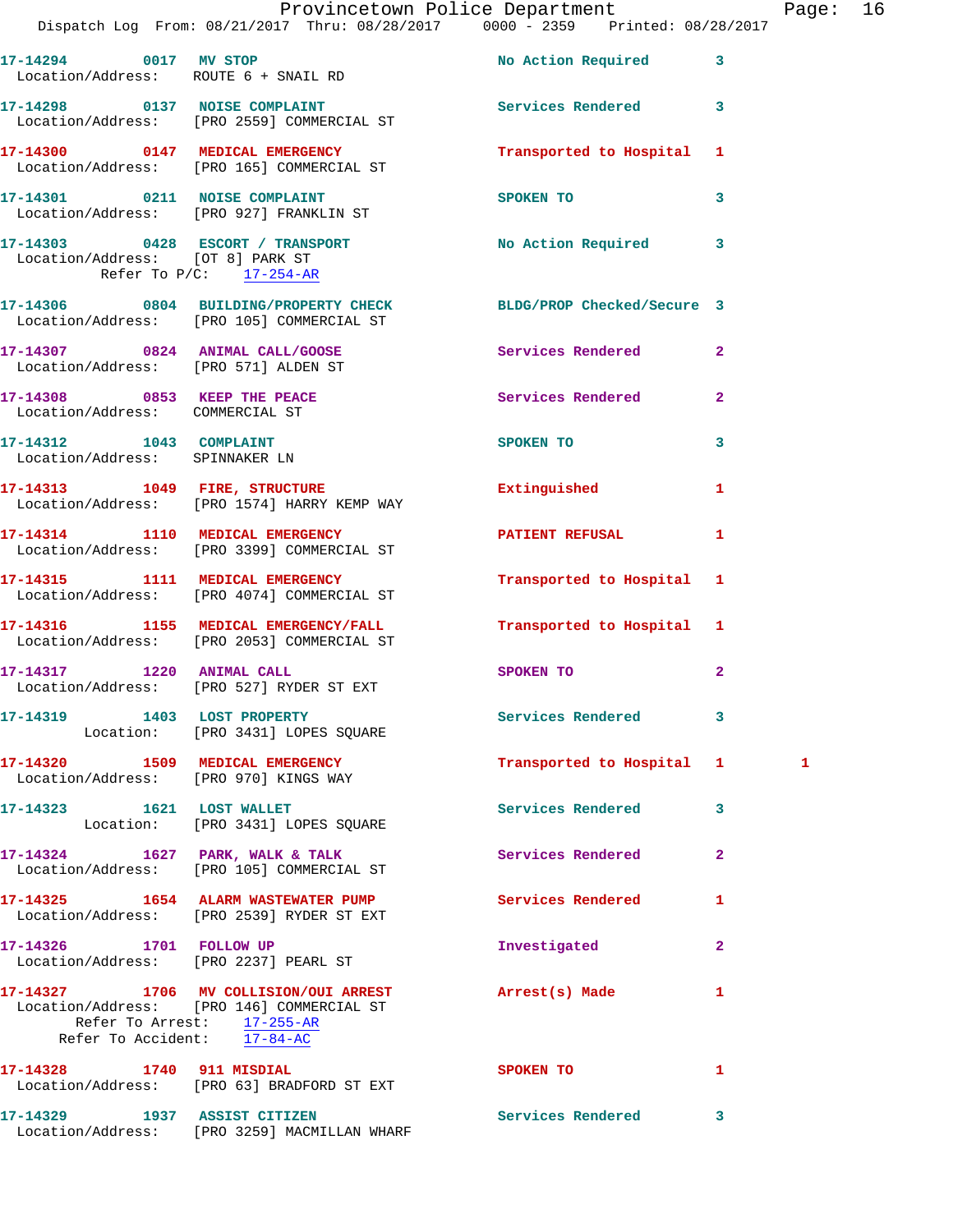Dispatch Log From: 08/21/2017 Thru: 08/28/2017 0000 - 2359 Printed: 08/28/2017

|                                                                                   | 17-14330 2013 PARKING COMPLAINT / GENERAL Services Rendered 3<br>Location/Address: [PRO 3259] MACMILLAN WHARF    |                            |                         |
|-----------------------------------------------------------------------------------|------------------------------------------------------------------------------------------------------------------|----------------------------|-------------------------|
|                                                                                   | 17-14331 2015 BUILDING/PROPERTY CHECK BLDG/PROP Checked/Secure 3<br>Location/Address: [PRO 4026] STABLE PATH     |                            |                         |
| Location/Address: COMMERCIAL ST                                                   | 17-14332 2024 MEDICAL EMERGENCY                                                                                  | Transported to Hospital 1  |                         |
|                                                                                   | 17-14334 2038 DISTURBANCE/MEDICAL<br>Location/Address: [PRO 2539] RYDER ST EXT                                   | Services Rendered 1        |                         |
| Location/Address: RACE POINT RD                                                   | 17-14336 2103 BUILDING/PROPERTY CHECK                                                                            | BLDG/PROP Checked/Secure 3 |                         |
| 17-14337 2124 ARGUMENT                                                            | Location/Address: [PRO 196] COMMERCIAL ST                                                                        | Services Rendered 1        |                         |
|                                                                                   | 17-14339 2211 BUILDING/PROPERTY CHECK<br>Location/Address: [PRO 4084] COMMERCIAL ST                              | BLDG/PROP Checked/Secure 3 |                         |
| 17-14340 2242 LOST WALLET                                                         | Location/Address: [PRO 542] SHANK PAINTER RD                                                                     | Services Rendered          | 3                       |
| 17-14341 2250 ASSAULT                                                             | Location/Address: [PRO 3222] ALDEN ST                                                                            | Services Rendered          | 1                       |
|                                                                                   | 17-14342 2253 BUILDING/PROPERTY CHECK<br>Location/Address: [PRO 1952] COMMERCIAL ST                              | BLDG/PROP Checked/Secure 3 |                         |
| 17-14343 2346 MV STOP                                                             | Location: [PRO 3431] LOPES SQUARE                                                                                | <b>VERBAL WARNING</b>      | 3                       |
| 17-14344 2354 ASSIST CITIZEN                                                      | Location/Address: [PRO 542] SHANK PAINTER RD                                                                     | SPOKEN TO                  | $\overline{\mathbf{3}}$ |
| For Date: 08/28/2017 - Monday                                                     |                                                                                                                  |                            |                         |
|                                                                                   | 17-14345 0001 BUILDING/PROPERTY CHECK BLDG/PROP Checked/Secure 3<br>Location/Address: [PRO 530] SHANK PAINTER RD |                            |                         |
| 17-14346 0002 MV STOP<br>Location/Address: RYDER ST<br>Refer To Arrest: 17-256-AR |                                                                                                                  | Arrest(s) Made             | 3                       |
| 17-14347 0030 BAR CHECK                                                           | Location/Address: [PRO 3392] COMMERCIAL ST                                                                       | BLDG/PROP Checked/Secure 2 |                         |
|                                                                                   | 17-14348 0037 MV OBSERVANCE / ASSIGNMENT Services Rendered 3<br>Location/Address: BRADFORD ST + STANDISH ST      |                            |                         |
| 17-14349 0039 BAR CHECK                                                           | Location/Address: [PRO 3276] COMMERCIAL ST                                                                       | BLDG/PROP Checked/Secure 2 |                         |
|                                                                                   | 17-14351 0304 BUILDING/PROPERTY CHECK<br>Location/Address: [PRO 545] SHANK PAINTER RD                            | BLDG/PROP Checked/Secure 3 |                         |
| Location/Address: ROUTE 6 + HOWLAND ST                                            | 17-14352 0527 MV OBSERVANCE / ASSIGNMENT Services Rendered                                                       |                            | 3                       |
|                                                                                   | 17-14353 0601 PARK, WALK & TALK<br>Location: [PRO 3431] LOPES SQUARE                                             | <b>Services Rendered</b>   | $\mathbf{2}$            |
| 17-14354 0801 LOST BEACH BAG                                                      | Location/Address: [PRO 3259] MACMILLAN WHARF                                                                     | Services Rendered          | 3                       |
|                                                                                   | 17-14355 0813 PRISONER TRANSPORT<br>Location/Address: [PRO 542] SHANK PAINTER RD                                 | Transferred Custody 3      |                         |